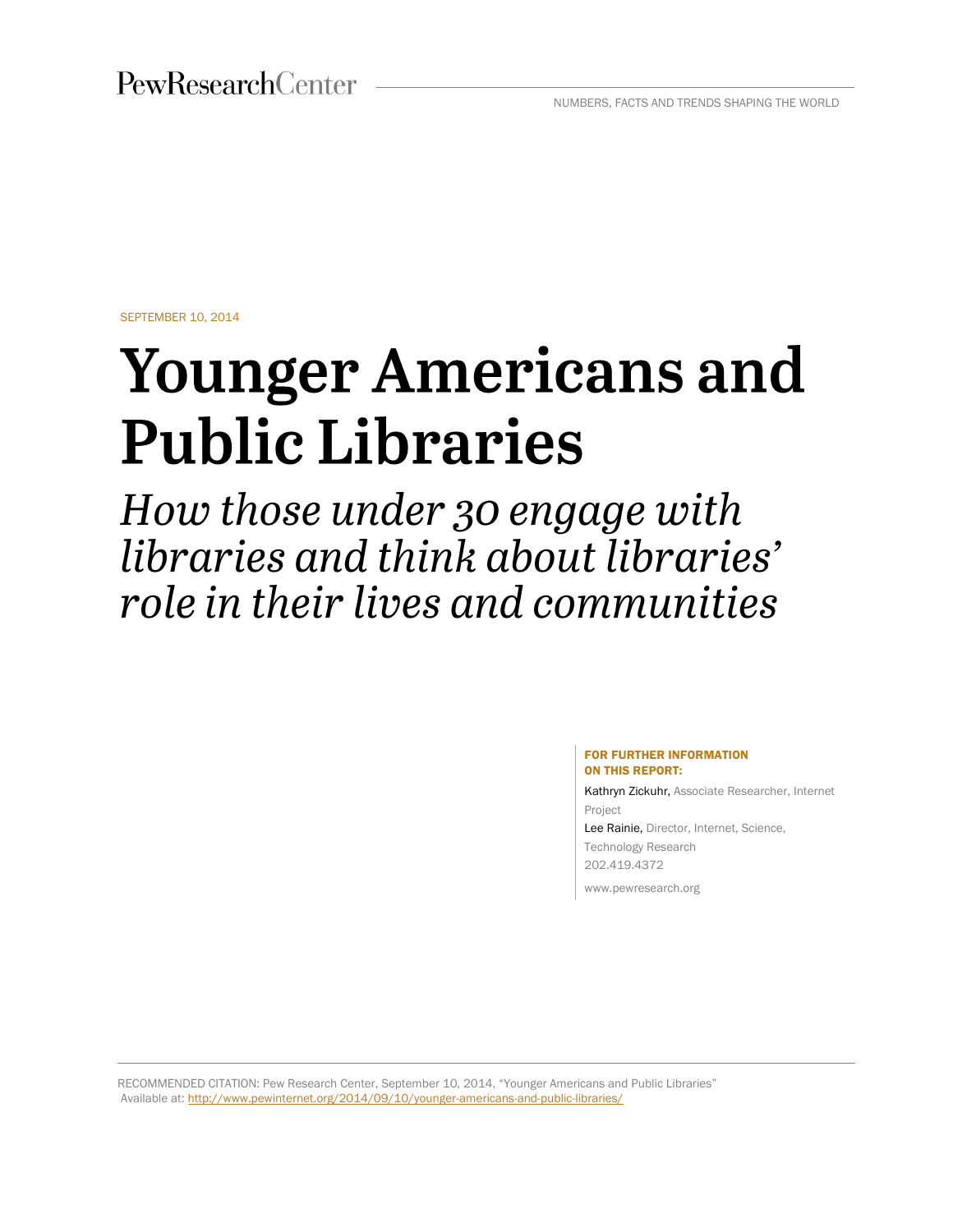# Summary of Findings

Younger Americans—those ages 16-29—especially fascinate researchers and organizations because of their advanced technology habits, their racial and ethnic diversity, their looser relationships to institutions [such as political parties and organized religion, and the ways in](http://www.pewsocialtrends.org/2014/03/07/millennials-in-adulthood/)  which their [social attitudes differ from their elders.](http://www.pewsocialtrends.org/2014/03/07/millennials-in-adulthood/)

This report pulls together several years of research into the role of libraries in the lives of Americans and their communities with a special focus on Millennials, a key stakeholder group affecting the future of communities, libraries, book publishers and media makers of all kinds, as well as the tone of the broader culture.

Following are some of the noteworthy insights from this research.

**There are actually three different "generations" of younger Americans with distinct book reading habits, library usage patterns, and attitudes about libraries.** One "generation" is comprised of high schoolers (ages 16-17); another is college-aged (18-24), though many do not attend college; and a third generation is 25-29.

**Millennials' lives are full of technology, but they are more likely than their elders to say that important information is not available on the internet.** Some 98% of those under 30 use the internet, and 90% of those internet users say they using social networking sites. Over three-quarters (77%) of younger Americans have a smartphone, and many also have a tablet (38%) or e-reader (24%). Despite their embrace of technology, 62% of Americans under age 30 agree there is "a lot of useful, important information that is not available on the internet," compared with 53% of older Americans who believe that. At the same time, 79% of Millennials believe that people without internet access are at a real disadvantage.

**Millennials are quite similar to their elders when it comes to the amount of book reading they do, but young adults are more likely to have read a book in the past 12 months.** Some 43% report reading a book—in any format—on a daily basis, a rate similar to older adults. Overall, 88% of Americans under 30 read a book in the past year, compared with 79% of those age 30 and older. Young adults have caught up to those in their thirties and forties in e-reading, with 37% of adults ages 18-29 reporting that they have read an e-book in the past year.

**The community and general media-use activities of younger adults are different from older adults.** Those under age 30 are more likely to attend sporting events or concerts than older adults. They are also more likely to listen to music, the radio, or a podcast in some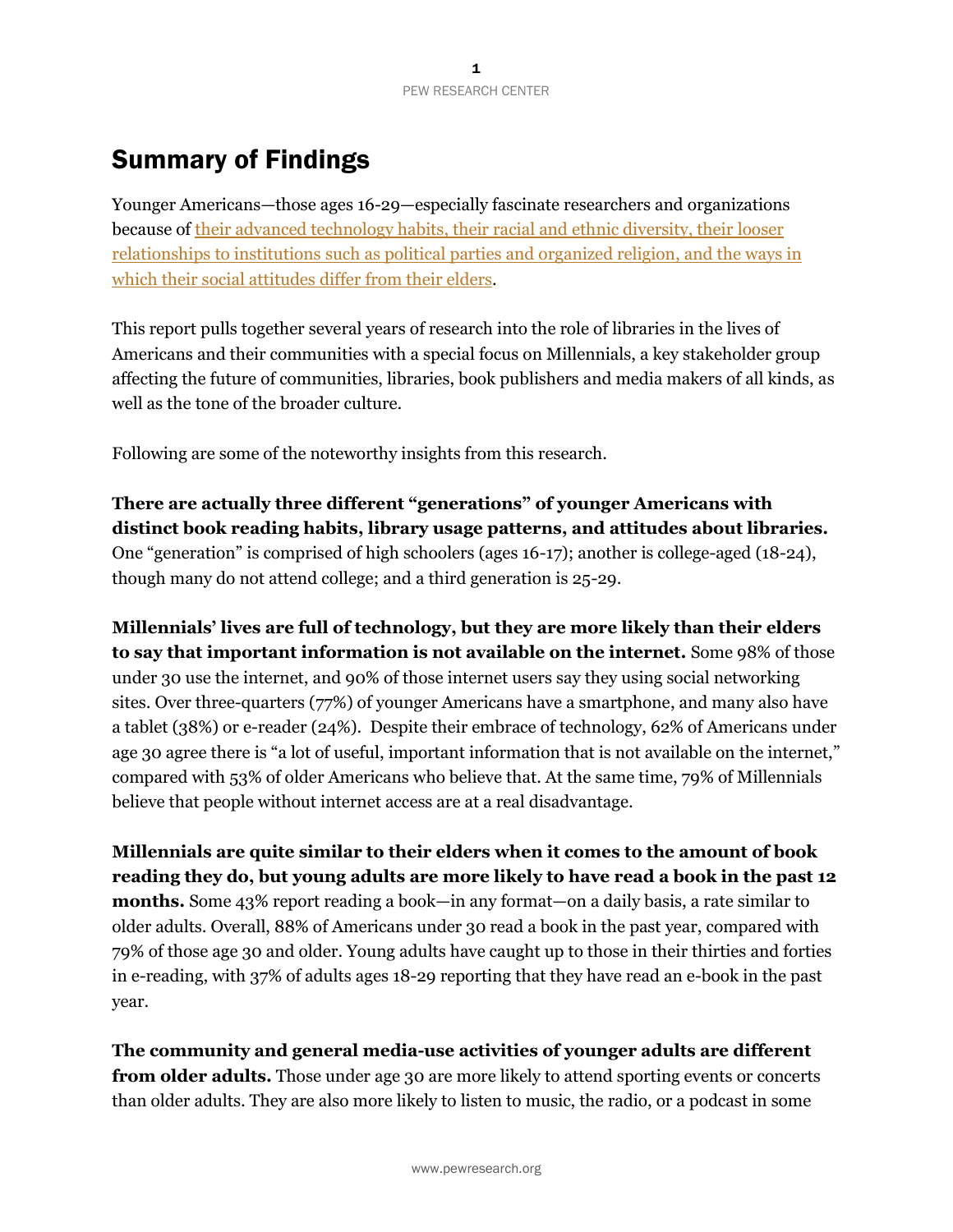format on a daily or near-daily basis, and socialize with friends or family daily. Older adults, in turn, are more likely to visit museums or galleries, watch television or movies, or read the news on a daily basis.

**As a group, Millennials are as likely as older adults to have used a library in the past 12 months, and more likely to have used a library website.** Among those ages 16- 29, 50% reported having used a library or bookmobile in the course of the past year in a September 2013 survey. Some 47% of those 30 and older had done so. Some 36% of younger Americans used a library website in that time frame, compared with 28% of those 30 and older. Despite their relatively high use of libraries, younger Americans are among the least likely to say that libraries are important. Some 19% of those under 30 say their library's closing would have a major impact on them and their family, compared with 32% of older adults, and 51% of younger Americans say it would have a major impact on their community, compared with 67% of those 30 and older.

**As with the general population, most younger Americans know where their local library is, but many say they are unfamiliar with all the services it may offer:** 36% of Millennials say they know little or nothing about the local library's services, compared with 29% of those 30 and older. At the same time, most younger Americans feel they can easily navigate their local library, and the vast majority would describe libraries as warm, welcoming places, though younger patrons are less likely to rate libraries' physical conditions highly.

While previous reports from Pew Research have focused on younger Americans' e-reading [habits](http://libraries.pewinternet.org/2012/10/23/younger-americans-reading-and-library-habits/) and [library usage,](http://libraries.pewinternet.org/2013/06/25/younger-americans-library-services/) this report will explore in their attitudes towards public libraries in greater detail, as well as the extent to which they value libraries' roles in their communities. To better understand the context of younger Americans' [engagement with libraries,](http://libraries.pewinternet.org/2013/12/11/libraries-in-communities/) this report will also explore their broader attitudes about technology and the role of libraries in the digital age.

It is important to note that age is not the only factor in Americans' engagement with public libraries, nor the most important. Our [library engagement typology found](http://www.pewinternet.org/2014/03/13/library-engagement-typology/) that Americans' relationships with public libraries are part of their broader information and social landscapes, as people who have extensive economic, social, technological, and cultural resources are also more likely to use and value libraries as part of those networks. Deeper connections with public libraries are also often associated with key life moments such as having a child, seeking a job, being a student, and going through a situation in which research and data can help inform a decision. As a result, the picture of younger Americans' engagement with public libraries is complex and sometimes contradictory, as we examine their habits and attitudes at different life stages.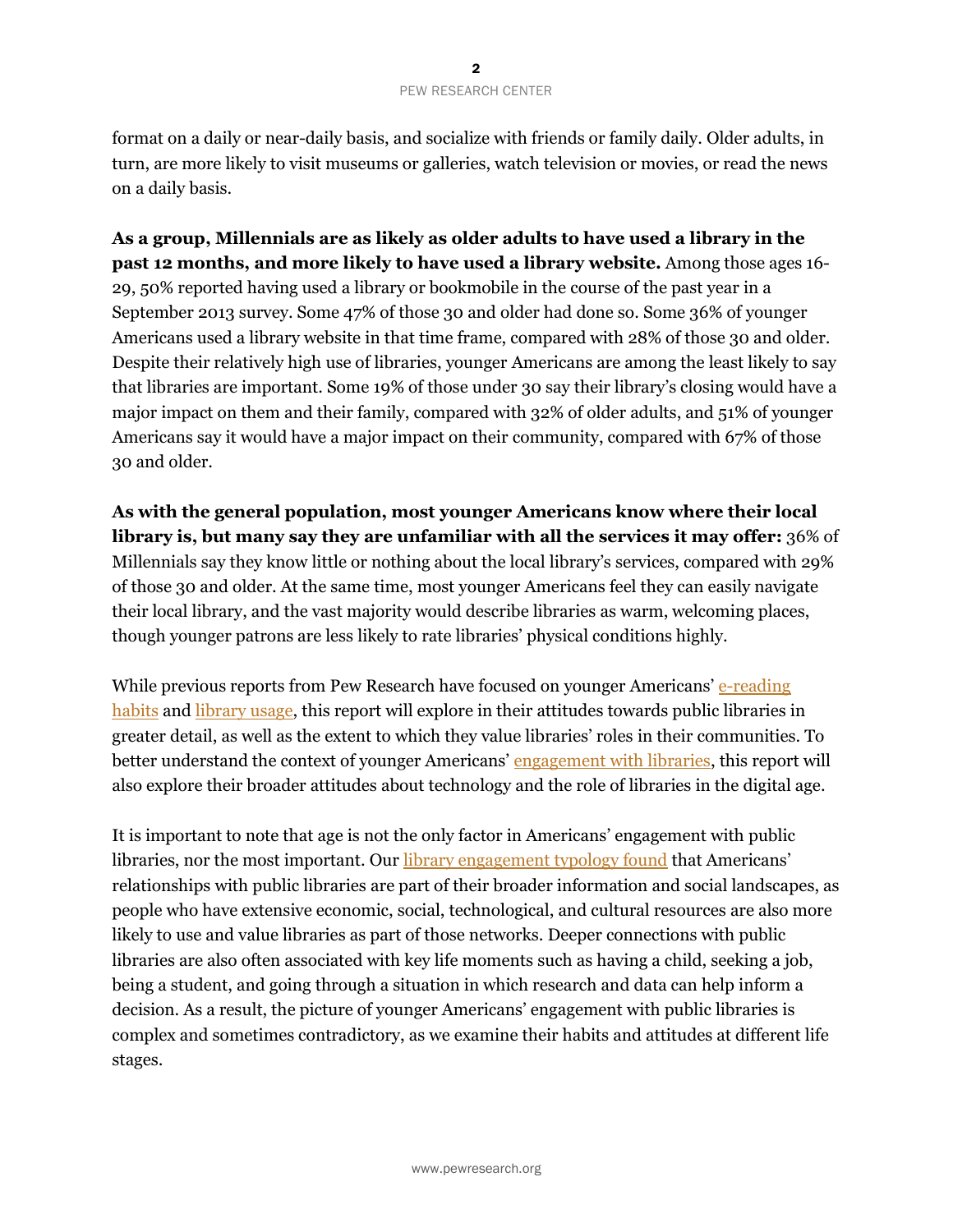# Even among those under 30, age groups differ in habits and attitudes

Though there are often many differences between Americans under 30 and older adults, younger age groups often have many differences that tie to their age and stage of adulthood.

Our surveys have found that **older teens (ages 16-17)** are more likely to read (particularly [print books\),](http://libraries.pewinternet.org/2013/06/25/part-1-a-portrait-of-younger-americans-reading-habits-and-technology-use/) more likely t[o read for work or school,](http://libraries.pewinternet.org/2012/10/23/part-1-younger-americans-changing-reading-habits/) and more likely to use the library for books [and research](http://libraries.pewinternet.org/2012/10/23/part-3-library-use-and-importance/) than older age groups. They are the only age group more likely to borrow most of the books they read instead of purchasing them, and are also [more likely to get reading](http://libraries.pewinternet.org/2012/10/23/part-2-where-young-people-discover-and-get-their-books/)  [recommendations at the library.](http://libraries.pewinternet.org/2012/10/23/part-2-where-young-people-discover-and-get-their-books/) Yet despite their closer relationship with public libraries, 16-17 year-olds are less likely to say they highly value public libraries, both as a personal and community resource. Older adults, by contrast, are more likely to place a high level of importance on libraries' roles in their communities—even age groups that are less likely to use libraries overall, such as those ages 65 and older.

The members of the next oldest age group, **college-aged adults (ages 18-24)**, are less likely to use public libraries than many other age groups, and are significantly less likely to have visited a library recently than in our previous survey: Some 56% of 18-24 year-olds said they had visited a library in the past year in November 2012, while just 46% said this in September 2013. They are more likely to purchase most of the books they read than borrow them, and are more likely to read the news regularly than 16-17 year-olds. In addition, like the next oldest age group, 25-29 year-olds, most of those in the college-aged cohort have lived in their current neighborhood five years or less.

Finally, many of the library habits and views of **adults in their late twenties (ages 25- 29)** are often more similar to members of older age groups than their younger counterparts. They are less likely than college-aged adults to have read a book in the past year, but are more likely to keep up with the news. In addition, a large proportion (42%) are parents, a group with [particularly high rates](http://libraries.pewinternet.org/2013/05/01/parents-children-libraries-and-reading/) of library usage. Additionally, library users in this group are less likely than younger patrons to say their library use has decreased, and they are much more likely to say that various library services are very important to them and their family.

## Younger Americans' community activities, and media and technology landscapes

As a group, the library usage of younger Americans ages 16-29 fits into the larger context of their social activities and community engagement, as well as their broader media and technological environment. Those under age 30 are more likely to attend sporting events or concerts than older adults. They are also more likely to listen to music, the radio, or a podcast in some format on a daily or near-daily basis, and socialize with friends or family daily. Older adults, in turn, are more likely to visit museums or galleries, watch television or movies, or read the news on a daily basis.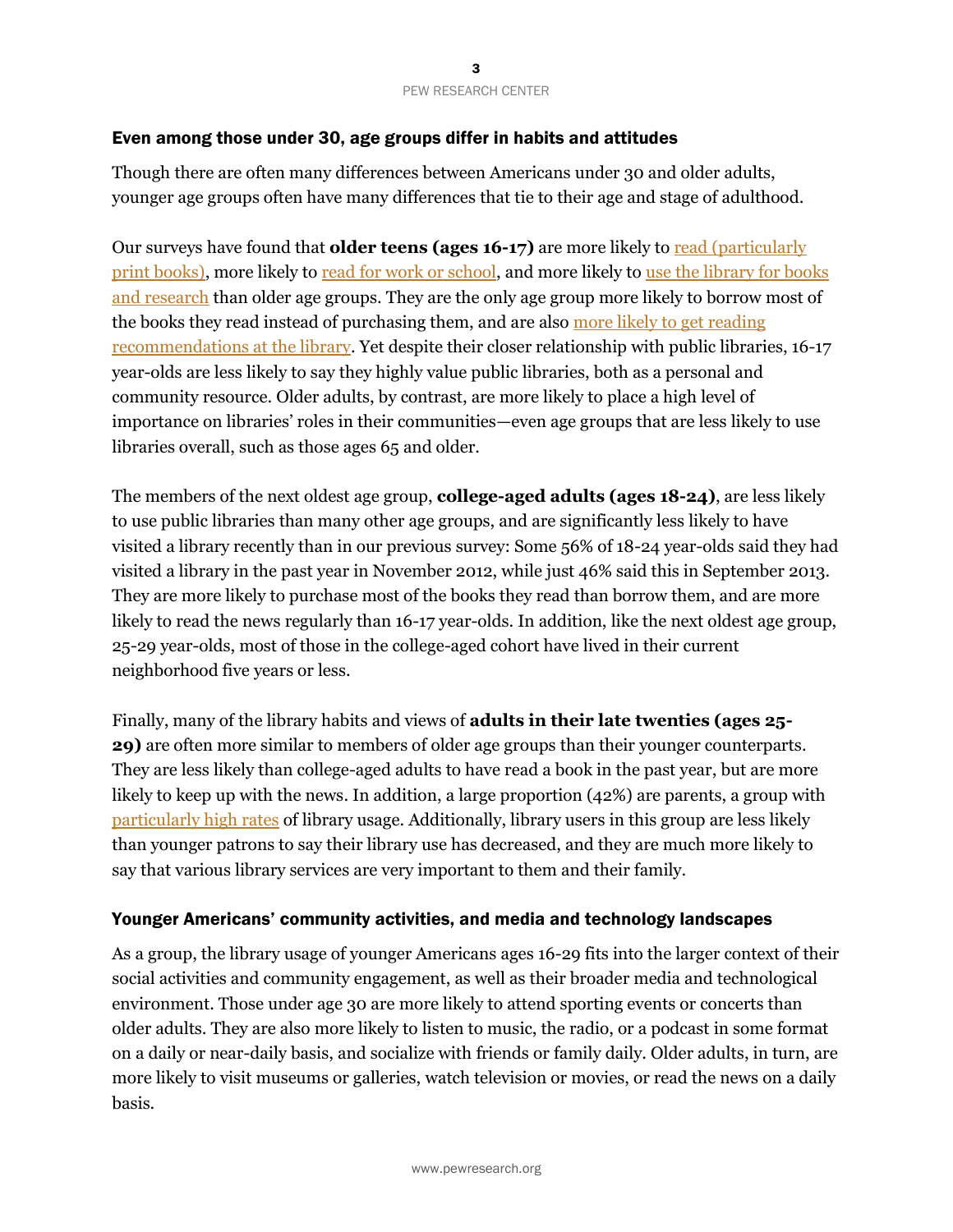About four in ten younger Americans (43%) reported reading a book—in any format—on a daily basis, a rate similar to older adults. Overall, 88% of Americans under 30 read a book in the past year, making them more likely to do so than older adults. Among younger Americans who did read at least one book, the median or typical number read in the past year was 10.

Younger Americans typically have higher rates of technology adoption than older adults, with 98% of those under 30 using the internet, and 90% of those internet users saying they using social networking sites. Over three-quarters (77%) of younger Americans have a smartphone, and many also have a tablet (38%) or e-reader (24%).

Respondents of all age groups generally agree that the internet makes it much easier to find information today than in the past, and most Americans feel that it's easy to separate the good information from bad online. However, Americans under age 30 are actually a little more likely than older adults to say that there is a lot of useful, important information that is *not* available on the internet. They are also somewhat more likely to agree that people without internet access are at a real disadvantage because of all the information they might be missing.

# Relationships with public libraries

Younger Americans are significantly more likely than older adults to have used a library in the past year, including using a library website. Overall, the percentage of all Americans who visited a library in person in the previous year fell from our 2012 to 2013 surveys, but the percentage who used a library website increased; the same is true for younger Americans. Few library users made use of a library website without also visiting a library in person in that time, however, so overall library usage rates did not increase:

- Among those ages 16-29, the percentage who visited a public library in person in the previous year dropped from 58% in November 2012 to 50% in September 2013, with the largest drop occurring among 18-24 year-olds.
- 36% of younger Americans used a library website in the previous year, up from 28% in 2012, with the largest growth occurring among 16-17 year-olds (from 23% to 35%).

Despite their higher rates of library usage overall, younger Americans—particularly those under age 25—continue to be less likely than older adults to say that if their local public library closed it would have a major impact on either them and their family or on their community. Patrons ages 16-29 are also less likely than those ages 30 and older to say that several services are "very important" to them and their family, though those in their late twenties are more likely than younger age groups to strongly value most services.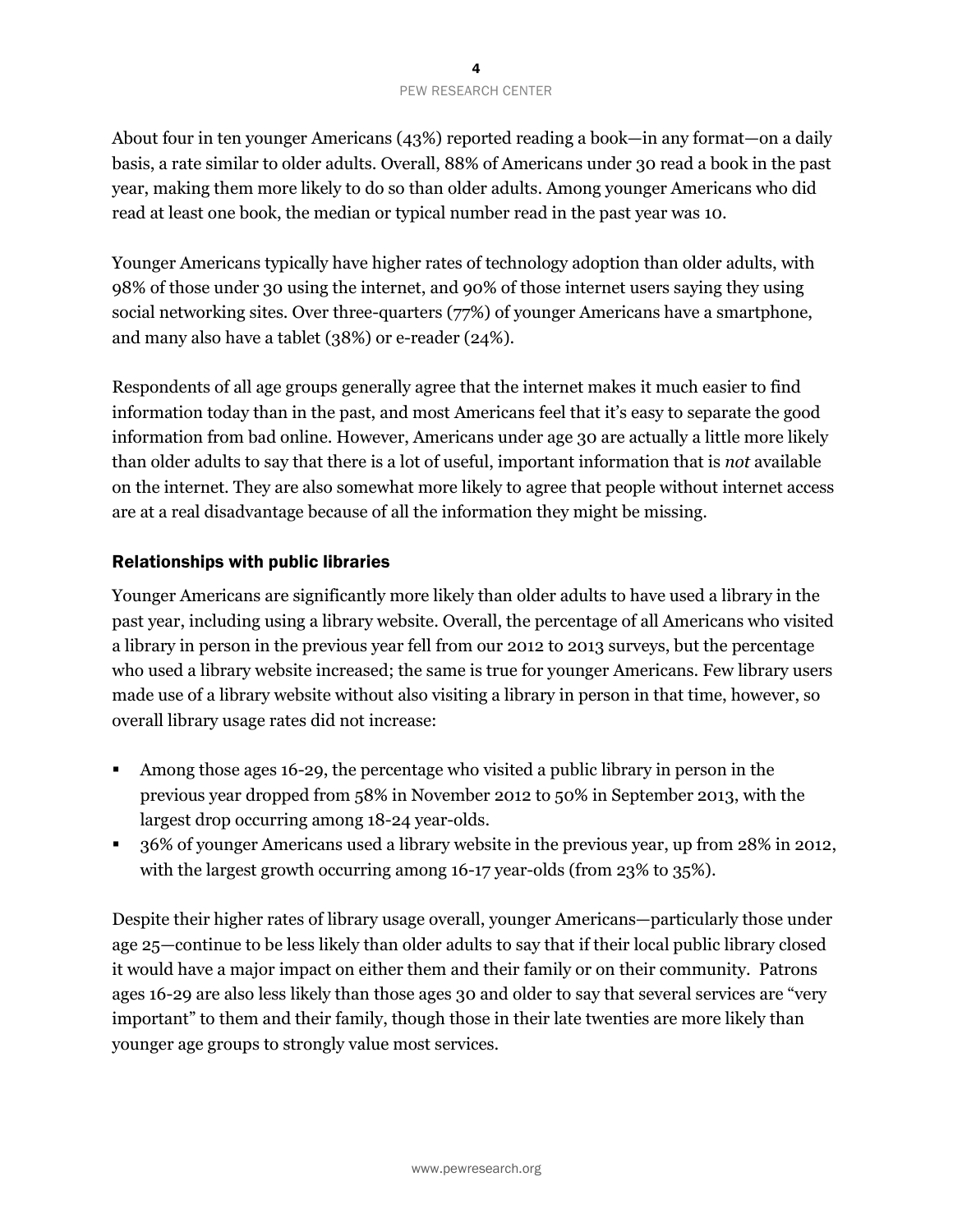As with the general population, most younger Americans know where their local library is, but many are unfamiliar with all the services they offer. However, most younger Americans feel they can easily navigate their local library, and the vast majority would describe libraries as warm, welcoming places, though younger patrons are less likely to rate libraries' physical conditions highly.

# Views about technology in libraries

Looking specifically at technology use at libraries, we found that as a group, patrons under age 30 are more likely than older patrons to use libraries' computers [and internet connections,](http://libraries.pewinternet.org/2013/06/25/part-3-library-patrons-activities-and-expectations/) but less likely to say these resources are very important to them and their families—particularly the youngest patrons, ages 16-17. Even though they are not as likely to say libraries are important, young adults do give libraries credit for embracing technology. Yet while younger age groups are often more ambivalent about the role an importance of libraries today than older adults, they do not necessarily believe that libraries have fallen behind in the technological sphere. Though respondents ages 16-29 were more likely than those ages 30 and older to agree that "public libraries have not done a good job keeping up with newer technologies" (43% vs. 31%), a majority of younger Americans (52%) disagreed with that statement overall.

# About these surveys

This report covers the core findings from three major national surveys of Americans ages 16 and older. Many of the findings come from a survey of 6,224 Americans ages 16+ conducted in the fall of 2013. A full statement of the survey method and details can be found here: [http://www.pewinternet.org/2014/03/13/methods-27/.](http://www.pewinternet.org/2014/03/13/methods-27/)

The details and methods of the two other surveys can be found at:

<http://libraries.pewinternet.org/2013/01/22/methodology-8/>

<http://libraries.pewinternet.org/2012/04/04/methodology-2/>

# Disclaimer from the Bill & Melinda Gates Foundation

This report is based on research funded in part by the Bill & Melinda Gates Foundation. The findings and conclusions contained within are those of the author and do not necessarily reflect positions or policies of the Bill & Melinda Gates Foundation.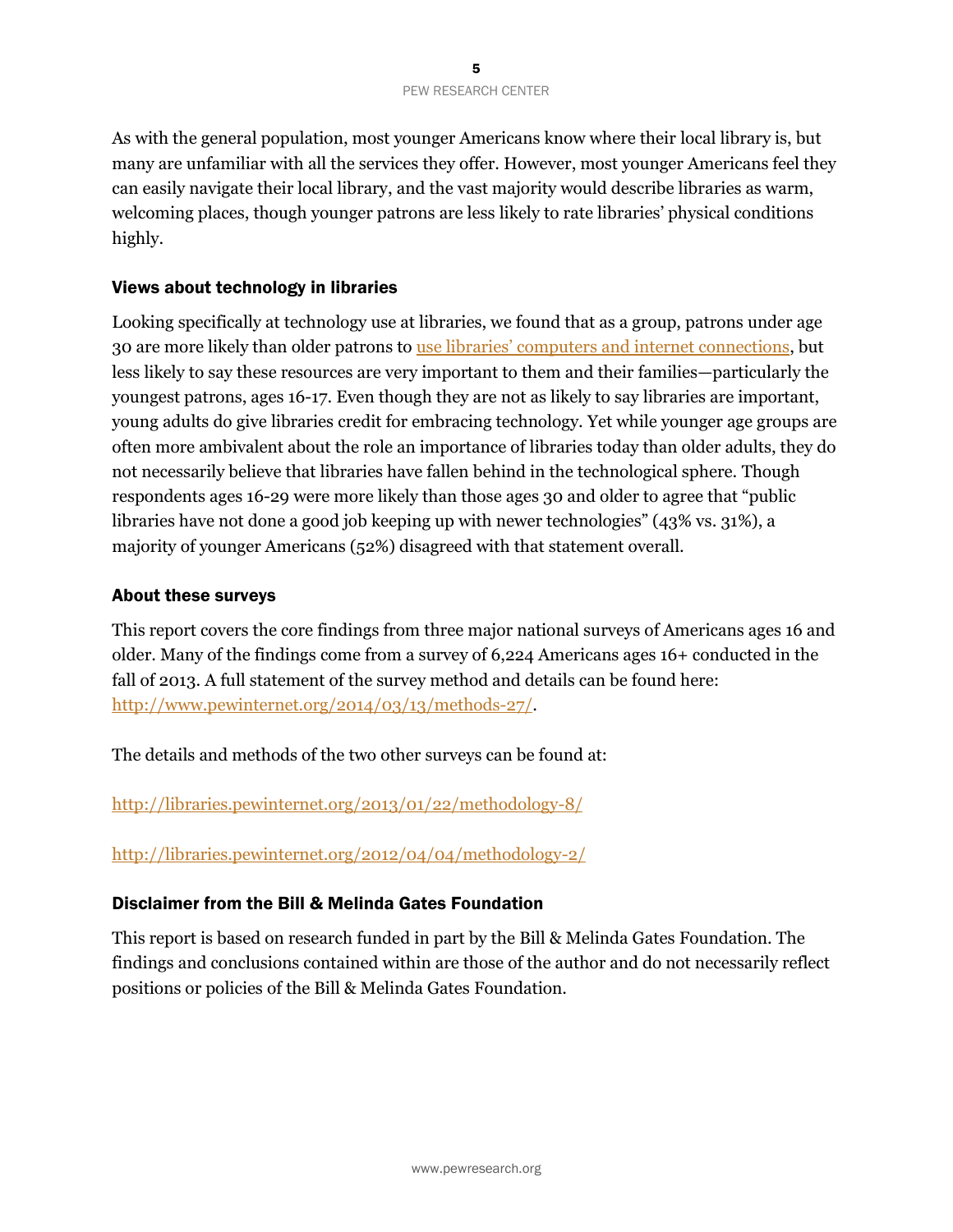# Acknowledgements

A number of experts have helped the Pew Research Center's Internet Project in this research effort: Andrea Berstler, *Director, Wicomico Public Library, Maryland* Daphna Blatt, *Office of Strategic Planning, The New York Public Library* Richard Chabran, *Adjunct Professor, University of Arizona, e-learning consultant* Larra Clark, *American Library Association, Office for Information Technology Policy* Mike Crandall, *Professor, Information School, University of Washington* Catherine De Rosa, *Vice President, OCLC* LaToya Devezin, *American Library Association Spectrum Scholar & librarian, Louisiana* Amy Eshelman, *Program Leader for Education, Urban Libraries Council* Christie Hill, *Community Relations Director, OCLC* Sarah Houghton, *Director, San Rafael Public Library, California* Mimi Ito, *Research Director of Digital Media & Learning Hub, University of California Humanities Research Institute* Chris Jowaisas, *Senior Program Officer, Global Libraries, Bill & Melinda Gates Foundation* Patrick Losinski, *Chief Executive Officer, Columbus Library, Ohio* Jo McGill, *Director, Northern Territory Library, Australia* Dwight McInvaill, *Director, Georgetown County Library, South Carolina* Rebecca Miller, *Editorial Director, Library Journal & School Library Journal* Bobbi Newman, *Blogger, Librarian By Day* Annie Norman, *State Librarian, Delaware*  Carlos Manjarrez, *Director, Office of Planning, Research & Evaluation, Institute of Museum & Library Services* Johana Orellana-Cabrera, *American Library Association Spectrum Scholar & librarian, Texas* Mayur Patel, *Vice President for Strategy & Assessment, John S. & James L. Knight Foundation* Gail Sheldon, *Director, Oneonta Public Library, Alabama* Sharman Smith, *Executive Director, Mississippi Library Commission*

Global Libraries staff at the Bill & Melinda Gates Foundation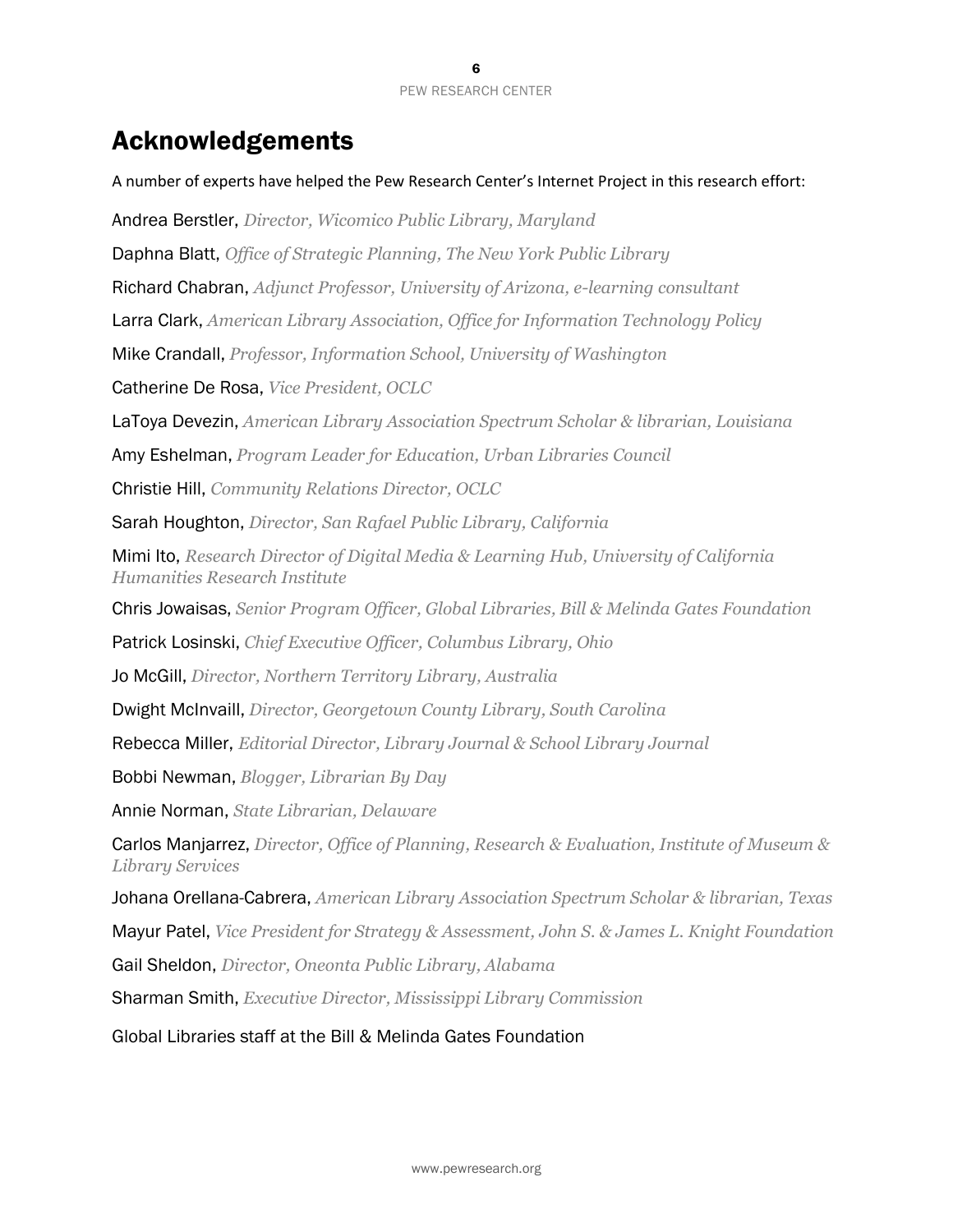# A Demographic Portrait of Younger Americans

Our surveys have confirmed that the demographic composition of those ages 16-29 is different from older generations. Our major 2013 survey found that [younger generations](http://www.pewresearch.org/next-america/) are much more racially and ethnically diverse. They differ in other ways as well, particularly in terms of where they live and their general life stage. And though we cannot explore younger Americans' household income levels in great detail due to data limitations, our [library engagement typology found](http://www.pewinternet.org/2014/03/13/library-engagement-typology/) that Americans' relationships with public libraries are part of their broader information and social landscapes, as people who have extensive economic, social, technological, and cultural resources are also more likely to use and value libraries as part of those networks.

Ou[r library typology](http://www.pewinternet.org/2014/03/13/library-engagement-typology/) also found that life stage and special circumstances are linked to increased library use and higher engagement with information, and the [most](http://www.pewinternet.org/2014/03/13/high-engagement/)  [highly engaged groups](http://www.pewinternet.org/2014/03/13/high-engagement/) in our typology contained higher proportion of parents, students, and job seekers.

We have previously examined [parents' closer relationships](http://libraries.pewinternet.org/2013/05/01/parents-children-libraries-and-reading/)  [with libraries.](http://libraries.pewinternet.org/2013/05/01/parents-children-libraries-and-reading/) The 2013 survey also found that students and job seekers are more likely to have used a

# Student status

*Among all Americans ages 16+*

|   |           |                  | <b>Student</b>  |                 |
|---|-----------|------------------|-----------------|-----------------|
|   |           | Total            | Full time       | Part time       |
| a | 16-17     | 97 <sub>bc</sub> | <b>ROpc</b>     | 8               |
|   | 18-24     | 61c              | 47¢             | 14 <sup>a</sup> |
| C | 25-29     | 22               | 11              | 11              |
|   | All 16-29 | 53 <sup>e</sup>  | 41 <sup>d</sup> | 12 <sup>e</sup> |
| е | All $30+$ | 9                | 2               | З               |

Source: Pew Research Center's Internet Project Omnibus Survey, January 2-5, 2014. N= 1005 American adults ages 18 and older. Interviews were conducted on landlines and cell phones, in English and Spanish.

**Note:** Rows marked with a superscript letter  $(2)$  or another letter indicate a statistically significant difference between that column and the column designated by that superscript letter. Statistical significance is determined inside the specific section covering each demographic trait.

#### PEW RESEARCH CENTER

## Employment

*Among all Americans ages 16+*

|             |           |             | <b>Employed</b> |                 | <b>Currently</b>  |
|-------------|-----------|-------------|-----------------|-----------------|-------------------|
|             |           | Total       | Full time       | Part time       | looking for a job |
| a           | 16-17     | 33          | 4               | 26c             | 45 <sub>bc</sub>  |
| $\mathsf b$ | 18-24     | 67a         | 36 <sup>a</sup> | 31 <sup>c</sup> | 33                |
| C           | 25-29     | <b>75ab</b> | 62ab            | 13              | 29                |
| d           | All 16-29 | 65e         | 40              | 25 <sup>e</sup> | 33 <sup>e</sup>   |
| e           | All $30+$ | 55          | 46 <sup>d</sup> | 10              | 14                |

Source: Pew Research Center's Internet Project Omnibus Survey, January 2-5, 2014. N= 1005 American adults ages 18 and older. Interviews were conducted on landlines and cell phones, in English and Spanish.

Note: Rows marked with a superscript letter  $(2)$  or another letter indicate a statistically significant difference between that column and the column designated by that superscript letter. Statistical significance is determined inside the specific section covering each demographic trait.

PEW RESEARCH CENTER

library in the past year overall. However, these groups (though potentially overlapping) differ in the value they place on various library services. For instance, students' higher rates of library use are not necessarily paired with higher reported reliance on library services, while job seekers are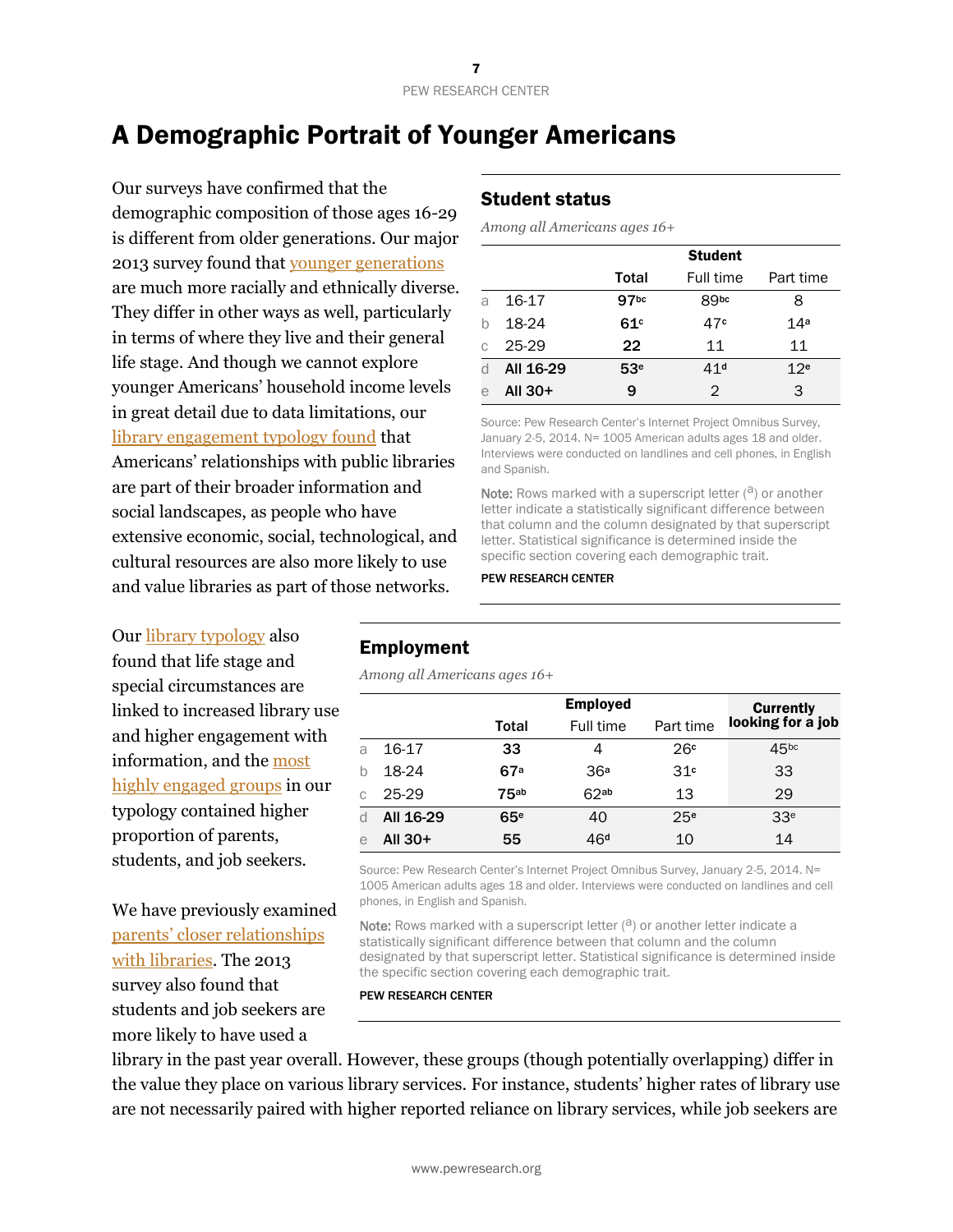significantly more likely to place a high value on many of the resources we asked about—starting with job search assistance. Among those who are currently looking for a job, 47% say that getting help finding or applying for a job at the library is "very important" to them and their family. Furthermore, job seekers are more likely to rank as highly important every library service we asked about, with the exception of free access to books and media.

#### Students' education level

*Among students, the % who are a…*

|              |           | High school<br>student | College student<br>(undergraduate) | Graduate student | Student at a<br>community college | Student at a<br>technical, trade, or<br>vocational school |
|--------------|-----------|------------------------|------------------------------------|------------------|-----------------------------------|-----------------------------------------------------------|
| a            | 16-17     | 88 <sup>b</sup>        |                                    | $\star$          |                                   |                                                           |
| $\mathsf{b}$ | 18-24     | 6                      | 61a                                | 8a               | 18 <sup>a</sup>                   | 6a                                                        |
| C            | 25-29     | $n/a$ ( $n100$ )       | $n/a$ ( $n100$ )                   | $n/a$ ( $n100$ ) | $n/a$ ( $n100$ )                  | n/a (n<100)                                               |
| d            | All 16-29 | 28 <sup>e</sup>        | 41 <sup>e</sup>                    | 9                | 15                                | 5                                                         |
| e            | All $30+$ | $^\star$               | 31                                 | 25 <sup>d</sup>  | 20                                | 9 <sub>d</sub>                                            |

Source: Pew Research Center's Internet Project Omnibus Survey, January 2-5, 2014. N= 1005 American adults ages 18 and older. Interviews were conducted on landlines and cell phones, in English and Spanish.

Note: Rows marked with a superscript letter  $(2)$  or another letter indicate a statistically significant difference between that column and the column designated by that superscript letter. Statistical significance is determined inside the specific section covering each demographic trait.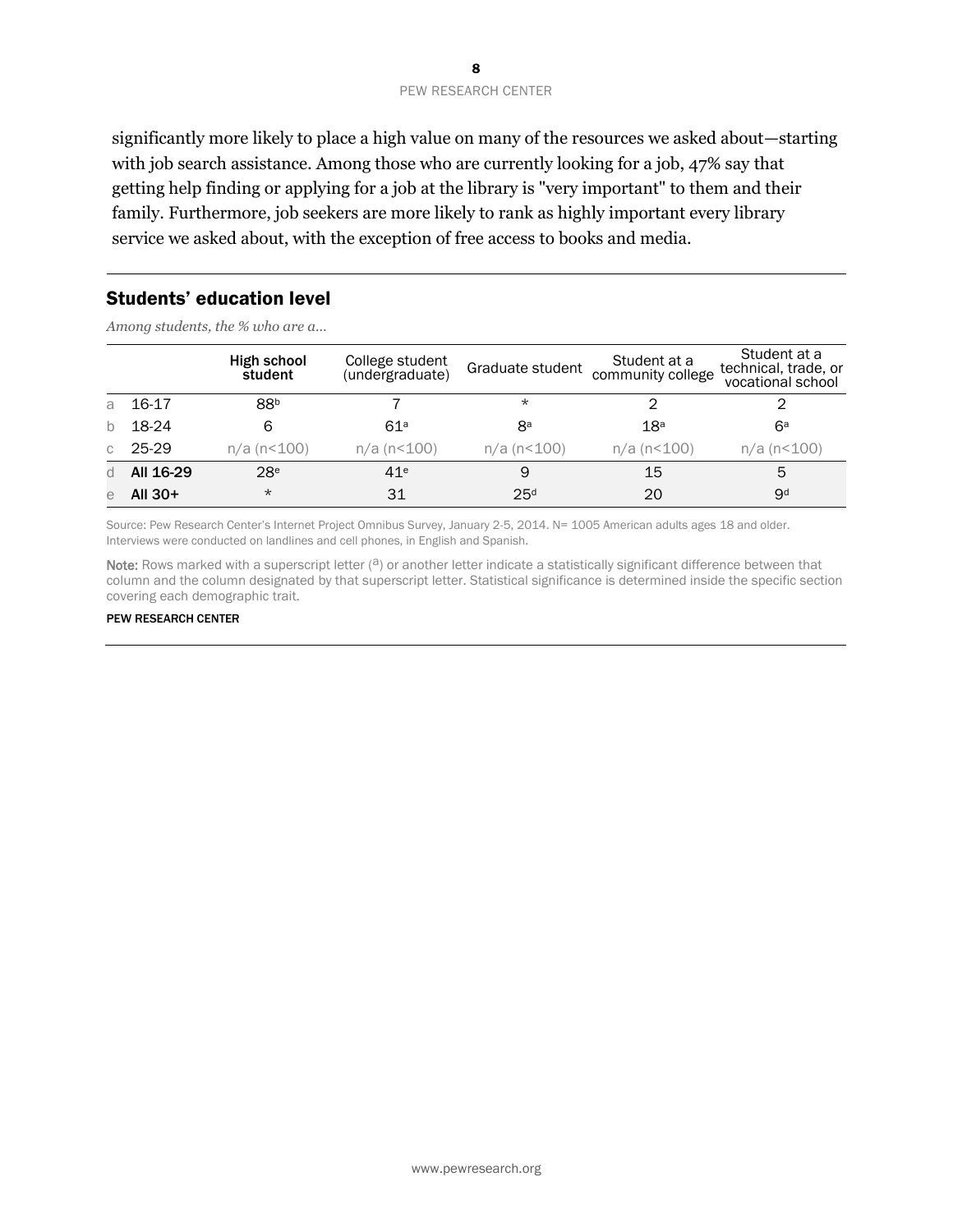# Younger Americans' Reading Habits and Technology Use **Reading Habits**

Ou[r previous](http://libraries.pewinternet.org/2012/10/23/younger-americans-reading-and-library-habits/) [research](http://libraries.pewinternet.org/2013/06/25/younger-americans-library-services/) on younger Americans' reading habits has shown that the youngest age groups are significantly more likely than older adults to read books, including print books; reading and research required for schoolwork contributes to this, along with a decline in overall reading rates for adults ages 65 and older.

As a group, younger Americans under age 30 are more likely than those 30 and older to report reading a book (in any format) at least weekly (67% vs 58%). Adults ages 50-64 are least likely to report reading books on a weekly basis, followed by those ages 30-49 and those ages 65 and older.

# How often do you read a book, including print, audiobooks, and e-books?

| $\overline{ }$<br>້           |       |       |       |                 |                 |
|-------------------------------|-------|-------|-------|-----------------|-----------------|
|                               | a     | b     | C     | d               | e               |
|                               | 16-17 | 18-24 | 25-29 | All 16-29       | All $30+$       |
| Every day or almost every day | 46    | 43    | 43    | 43              | 40              |
| At least once a week          | 23    | 22    | 27    | 24 <sup>e</sup> | 18              |
| At least once a month         | 15    | 16    | 14    | 15              | 15              |
| Less often                    | 11    | 14    | 13    | 13              | 18 <sup>d</sup> |
| Never (VOL)                   | 6     | 4     | 4     | $\overline{4}$  | 8 <sup>d</sup>  |

*Among Americans ages 16+*

Source: Pew Research Center's Library Services Survey of 6,224 Americans ages 16 and older conducted July 18-September 30, 2013. The survey was conducted in English and Spanish and on landline and cell phones.

Note: Rows marked with a superscript letter  $(3)$  or another letter indicate a statistically significant difference between that column and the column designated by that superscript letter. Statistical significance is determined inside the specific section covering each demographic trait.

#### PEW RESEARCH CENTER

In response to a different question about the total number of books read in the past year, we found that younger Americans are also more likely than older adults to have read at least one book in that time (88% vs 79%). As in [other surveys,](http://www.pewinternet.org/2014/01/16/a-snapshot-of-reading-in-america-in-2013/) adults ages 65 and older are the age group least likely to have read a book in the past year.

A [separate survey from January 2014](http://www.pewinternet.org/2014/01/16/a-snapshot-of-reading-in-america-in-2013/) found that while most adults among all age groups are reading print books, young adults have caught up to those in their thirties and forties in ereading, with 37% of adults ages 18-29 reporting they have read an e-book in the past year.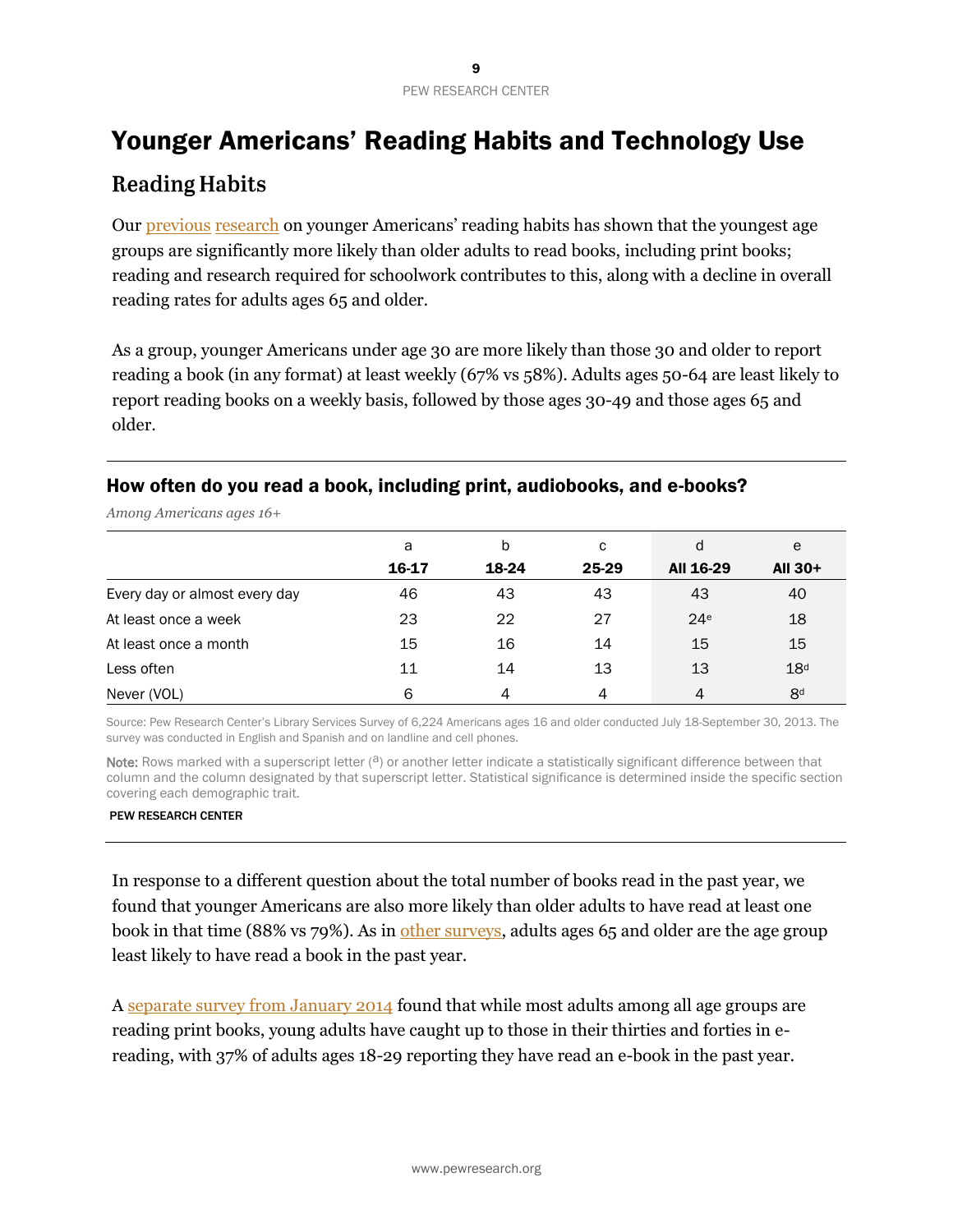Some 73% of 18-29 year-olds reported reading a book in print, and 15% said they listened to an audiobook. 1

#### Reading habits among younger Americans

*Among Americans ages 16+*

|                                                               | a     | b     | С     | d               | e       |
|---------------------------------------------------------------|-------|-------|-------|-----------------|---------|
|                                                               | 16-17 | 18-24 | 25-29 | All 16-29       | All 30+ |
| Total read at least one book in the past<br>year              | 88    | 87    | 88    | 88 <sup>e</sup> | 79      |
| Median books read in the past year<br>(including non-readers) | 8     | 6     | 6     | 6               | 5       |
| Median books read in the past year<br>among readers           | 10    |       |       |                 |         |

Source: Pew Research Center's Library Services Survey of 6,224 Americans ages 16 and older conducted July 18-September 30, 2013. The survey was conducted in English and Spanish and on landline and cell phones.

Note: Rows marked with a superscript letter  $(3)$  or another letter indicate a statistically significant difference between that column and the column designated by that superscript letter. Statistical significance is determined inside the specific section covering each demographic trait.

#### PEW RESEARCH CENTER

Among those who read at least one book in the past year, a majority said they tend to purchase most of their books. Some 52% of all readers under age 30 said they purchase most of their books, while 39% of those under 30 say they tend to borrow most of their books—similar to the overall responses of older readers.

## Most readers say they purchase most of the books they read

*Among Americans ages 16+who read a book in the past year*

|                           | а     |       | с               |           | e              |
|---------------------------|-------|-------|-----------------|-----------|----------------|
|                           | 16-17 | 18-24 | 25-29           | All 16-29 | All 30+        |
| Purchase most books       | 41    | 56a   | 53 <sup>a</sup> | 52        | 50             |
| Borrow most books         | 54ab  | 36    | 37              | 39        | 37             |
| About half and half (VOL) |       | 6     | 8               |           | 9 <sup>d</sup> |

Source: Pew Research Center's Library Services Survey of 6,224 Americans ages 16 and older conducted July 18-September 30, 2013. The survey was conducted in English and Spanish and on landline and cell phones.

Note: Rows marked with a superscript letter  $(2)$  or another letter indicate a statistically significant difference between that column and the column designated by that superscript letter. Statistical significance is determined inside the specific section covering each demographic trait.

#### PEW RESEARCH CENTER

 $\overline{a}$ 

<sup>1</sup> For more recent data on the reading habits of American adults ages 18 and older, including data on e-book readers and audiobook listeners, please see our recent report, "E-Reading Rises as Device Ownership Jumps" (2014), available at [http://www.pewinternet.org/2014/01/16/e-reading-rises-as-device-ownership-jumps/.](http://www.pewinternet.org/2014/01/16/e-reading-rises-as-device-ownership-jumps/)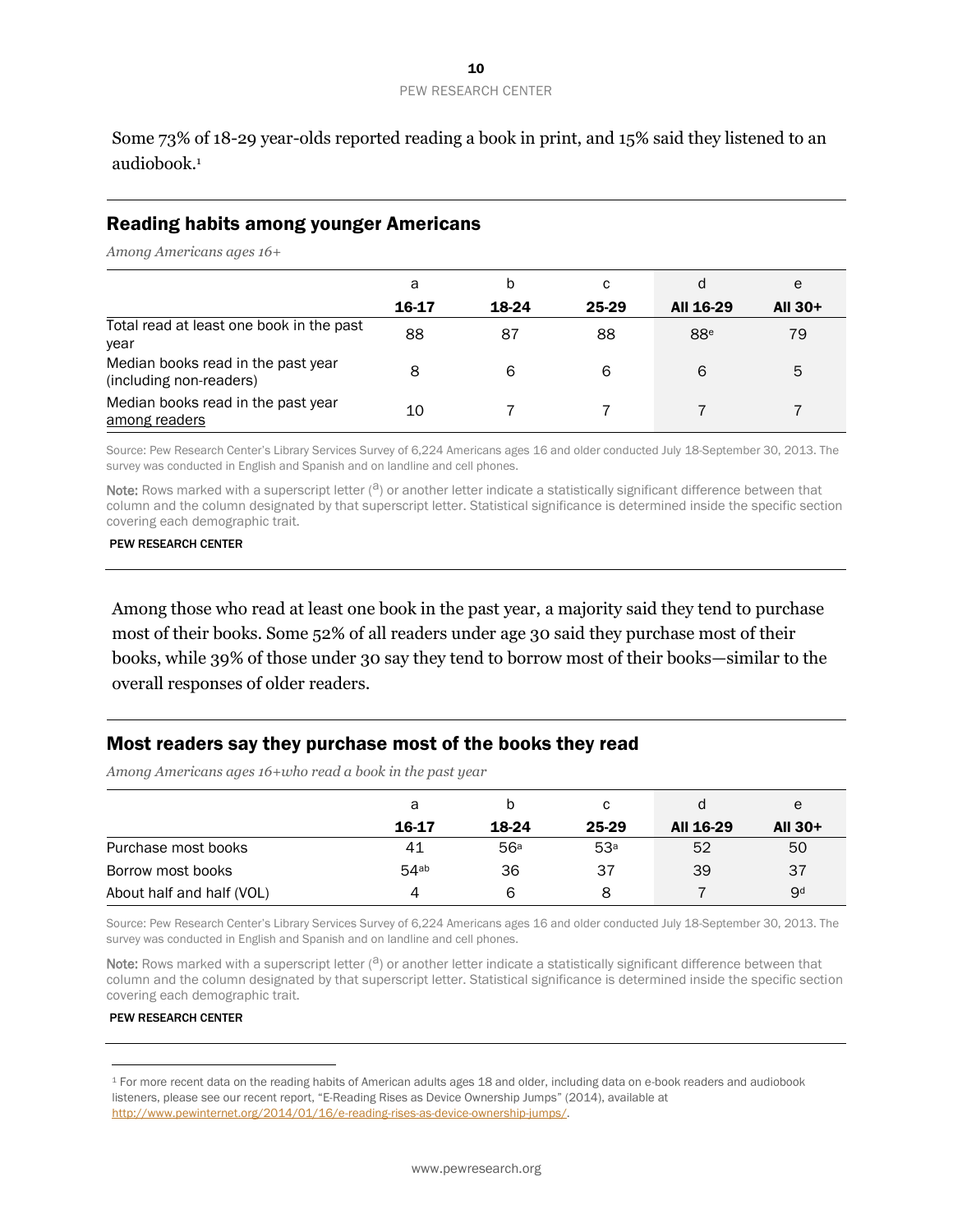Those ages 16-17 who are book readers are most likely to borrow most of the books they read (54% say this). All older age groups, including those ages 18-24 and 25-29, are more likely to purchase their books than borrow them.

#### Other activities and media consumption

In the process of creating our [library engagement typology,](http://www.pewinternet.org/2014/03/13/library-engagement-typology/) we examined a range of activities that might help us learn more about other community activities Americans are engaged in, as well as relevant media consumption and technology usage habits. These questions are not comprehensive, but do help provide some context for Americans' library use.

Looking at a range of community activities, we found that some 39% of younger Americans under age 30 attend sporting events regularly, and 36% attend concerts, plays, or dance performances. Some 32% visit bookstores regularly, and 26% visit museums, art galleries, or historical sites.

More than half (56%) of older teens ages 16-17 regularly attend sporting events, making them more likely to do this than any other age group; however, they are less likely to visit bookstores regularly than young adults in their late twenties (26% vs 35%). Young adults ages 25-29 are also more likely than younger age groups to visit museums, art galleries, or historical sites regularly. Meanwhile, the rates of regular bookstore attendance and museum visits of young adults in their late twenties are similar to those of adults in their thirties and forties.

## Community activities

*Among Americans ages 16+, the % who regularly do the following activities*

|                                                      | a                | b     | с     | d               | e               |
|------------------------------------------------------|------------------|-------|-------|-----------------|-----------------|
|                                                      | 16-17            | 18-24 | 25-29 | All 16-29       | All $30+$       |
| Attend sporting events                               | 56 <sup>bc</sup> | 35    | 37    | 39 <sup>e</sup> | 30              |
| Go to concerts, plays, or dance<br>performances      | 34               | 36    | 38    | 36 <sup>e</sup> | 28              |
| Go to a bookstore                                    | 26               | 32    | 35a   | 32              | 32              |
| Visit museums, art galleries, or<br>historical sites | 19               | 23    | 34ab  | 26              | 31 <sup>d</sup> |

Source: Pew Research Center's Library Services Survey of 6,224 Americans ages 16 and older conducted July 18-September 30, 2013. The survey was conducted in English and Spanish and on landline and cell phones.

Note: Rows marked with a superscript letter  $(3)$  or another letter indicate a statistically significant difference between that column and the column designated by that superscript letter. Statistical significance is determined inside the specific section covering each demographic trait.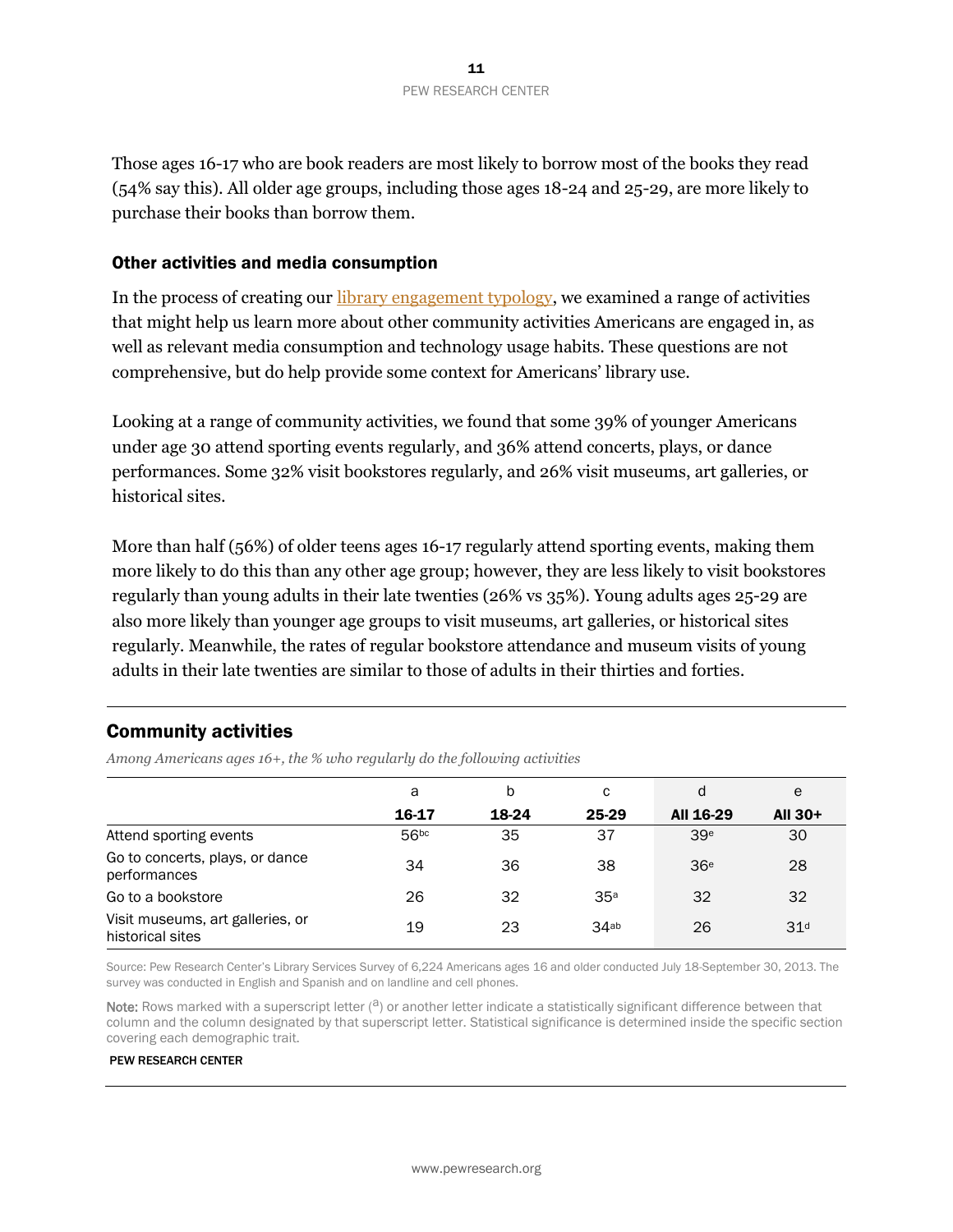In terms of general entertainment and media consumption, we found that 93% of respondents under age 30 listen to music, the radio, or a podcast in some format on a daily or near-daily basis, compared with 78% of those 30 and older. Younger Americans are also more likely to socialize with friends or family daily (88% vs 75%), but are less likely to watch TV or movies (71% vs 80%) or read the news (55% vs 64%). About four in ten Americans reported reading a book—in any format—on a daily basis, with no statistically significant differences between those ages 16-29 (43%) and adults 30 and older (40%).

## Entertainment and media activities

*Among Americans ages 16+, the % who do the following activities every day or almost every day*

|                                                                    | a     | b               | с     | d               | e               |
|--------------------------------------------------------------------|-------|-----------------|-------|-----------------|-----------------|
|                                                                    | 16-17 | 18-24           | 25-29 | All 16-29       | All 30+         |
| Listen to music, talk radio, or a<br>podcast, on any device        | 94    | 93              | 92    | 93 <sup>e</sup> | 78              |
| Socialize with friends or family in<br>person, by phone, or online | 88    | 91 <sup>c</sup> | 84    | 88 <sup>e</sup> | 75              |
| Watch TV or movies, on any device                                  | 72    | 71              | 72    | 71              | 80 <sup>d</sup> |
| Read the news or a newspaper, in print<br>or on any device         | 44    | 54 <sup>a</sup> | 61ab  | 55              | 64 <sup>d</sup> |
| Read a book, in any format                                         | 46    | 43              | 43    | 43              | 40              |

Source: Pew Research Center's Library Services Survey of 6,224 Americans ages 16 and older conducted July 18-September 30, 2013. The survey was conducted in English and Spanish and on landline and cell phones.

Note: Rows marked with a superscript letter  $(3)$  or another letter indicate a statistically significant difference between that column and the column designated by that superscript letter. Statistical significance is determined inside the specific section covering each demographic trait.

PEW RESEARCH CENTER

# **Technology Habits and Views**

## Technology use and gadget ownership

Younger Americans typically have higher rates of technology adoption than older adults, with 98% of those under 30 using the internet, and 90% of those internet users saying they using social networking sites. Twitter use among online 16-17 year-olds jumped to 50% in this survey; previous [Pew Research data](http://www.pewinternet.org/2013/05/21/teens-social-media-and-privacy/) shows that teens have started to augment traditional social networking sites with smaller services such as Twitter, Instagram, and Snapchat, thoug[h the](http://www.pewinternet.org/2013/08/15/teens-havent-abandoned-facebook-yet/)  vast majority [still maintain a presence on Facebook.](http://www.pewinternet.org/2013/08/15/teens-havent-abandoned-facebook-yet/)

Most younger Americans have a smartphone, compared with about half of adults 30 and older (due largely to low adoption rates among those 65 and older). Many also have a tablet or e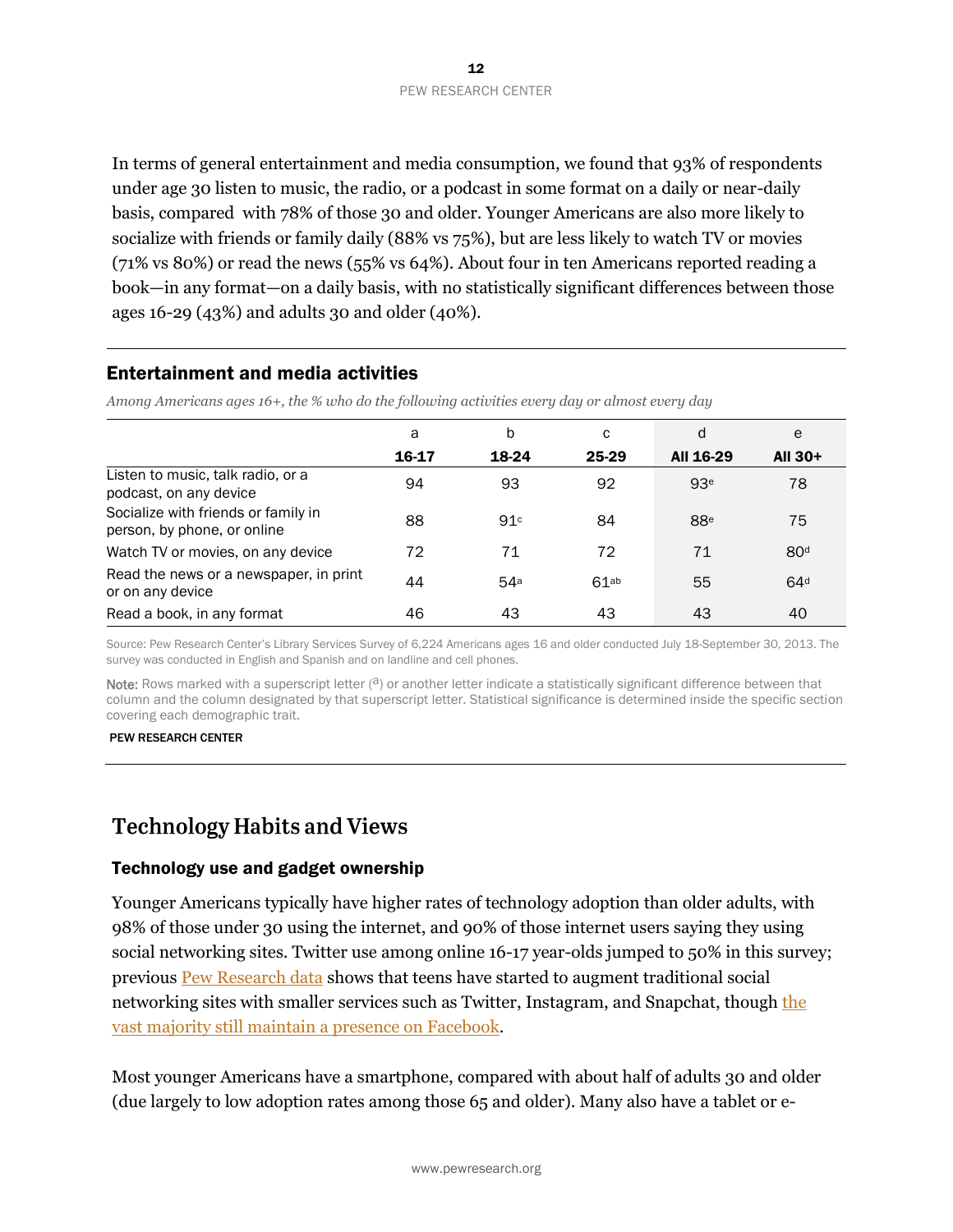reader, though adoption rates among 16-17 year-olds in particular may reflect overall household usage rather than personal ownership.<sup>2</sup>

# Technology use and gadget ownership

*Among all Americans ages 16 +*

|                                                      | a     | b     | C     | d               | e       |
|------------------------------------------------------|-------|-------|-------|-----------------|---------|
|                                                      | 16-17 | 18-24 | 25-29 | All 16-29       | All 30+ |
| Cell phone (including smartphone)                    | 91    | 98    | 96    | 96 <sup>e</sup> | 89      |
| Smartphone                                           | 68    | 81    | 76    | 77 <sup>e</sup> | 49      |
| Tablet                                               | 46    | 33    | 42    | 38 <sup>e</sup> | 34      |
| E-reader                                             | 24    | 22    | 27    | 24              | 24      |
| Internet use                                         | 97    | 99    | 96    | 98 <sup>e</sup> | 82      |
| Social networking site use<br>(among internet users) | 91    | 92    | 88    | 90 <sup>e</sup> | 69      |
| Twitter use (among internet users)                   | 50    | 34    | 30    | 35 <sup>e</sup> | 14      |

Source: Pew Research Center's Library Services Survey of 6,224 Americans ages 16 and older conducted July 18-September 30, 2013. The survey was conducted in English and Spanish and on landline and cell phones.

Note: Rows marked with a superscript letter  $(2)$  or another letter indicate a statistically significant difference between that column and the column designated by that superscript letter. Statistical significance is determined inside the specific section covering each demographic trait.

#### PEW RESEARCH CENTER

 $\overline{a}$ 

#### Views about the internet

In order to dig deeper into the larger context surrounding Americans' relationships with libraries in the digital age, we also presented respondents with a series of statements about the impact of the internet. Respondents of all age groups generally agree that the internet makes it much easier to find information today than in the past, and most Americans feel that it's easy to separate good information from bad online. However, Americans under age 30 are actually more likely than older adults to say that there is a lot of useful, important information that is *not* available on the internet. They also believe that people without internet access are at a real disadvantage because of all the information they might be missing.

<sup>&</sup>lt;sup>2</sup> For more information about device ownership, including 2014 data on adoption and demographics, please see our recent report, "E-Reading Rises as Device Ownership Jumps: (2014), available a[t http://www.pewinternet.org/2014/01/16/e-reading-rises-as-device](http://www.pewinternet.org/2014/01/16/e-reading-rises-as-device-ownership-jumps/)[ownership-jumps/.](http://www.pewinternet.org/2014/01/16/e-reading-rises-as-device-ownership-jumps/)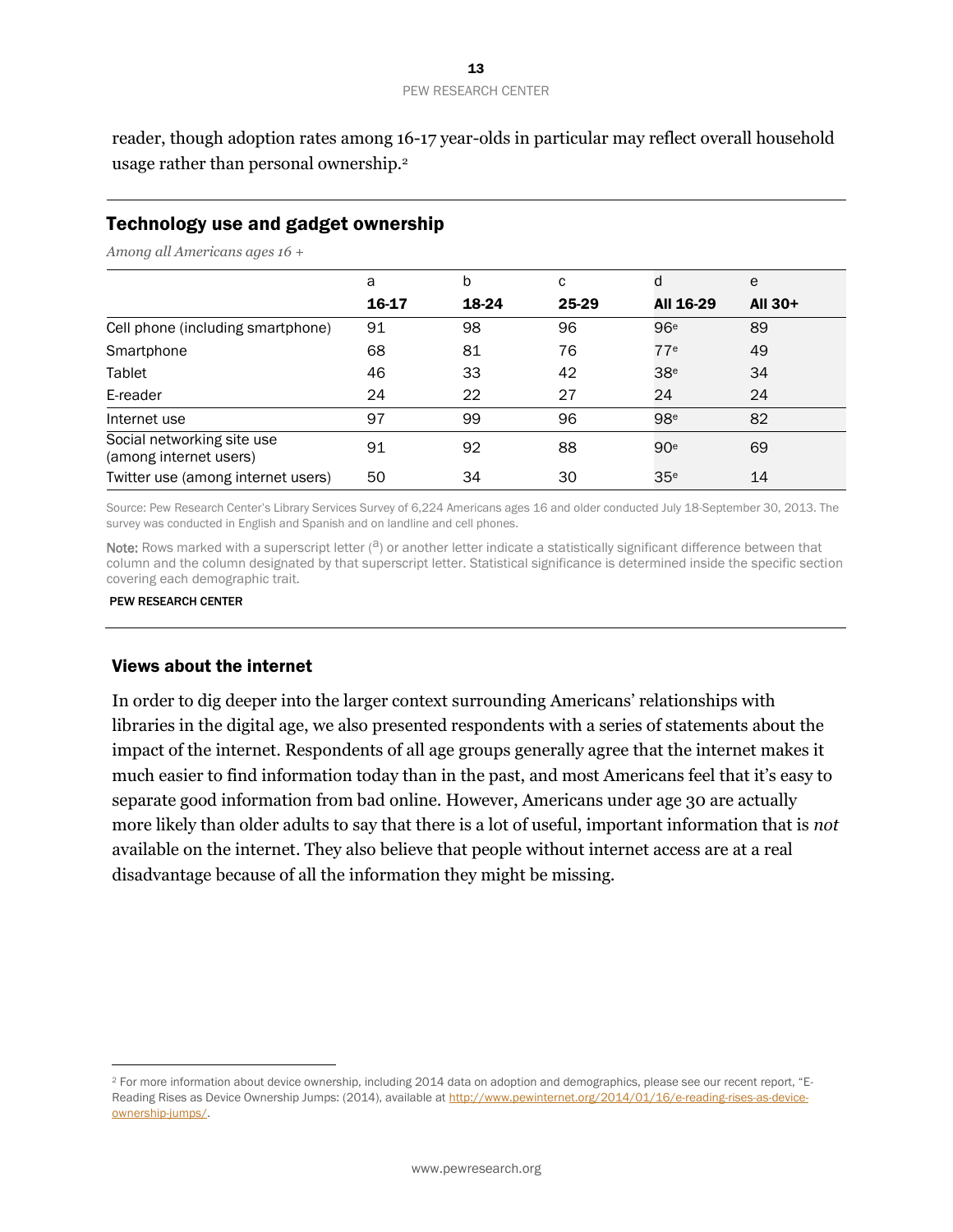# Younger Americans' views about the internet

*Among Americans ages 16+, the % who "agree" or "strongly agree" (combined)* 

|                                                                                                                         | a               | $\mathsf b$ | C     | d               | e       |
|-------------------------------------------------------------------------------------------------------------------------|-----------------|-------------|-------|-----------------|---------|
|                                                                                                                         | 16-17           | 18-24       | 25-29 | All 16-29       | All 30+ |
| The internet makes it much easier to<br>find information today than it was in<br>the past.                              | 98              | 98          | 97    | 98 <sup>e</sup> | 93      |
| There is a lot of useful, important<br>information that is NOT available on the<br>internet                             | 66 <sup>c</sup> | 64          | 58    | 62 <sup>e</sup> | 53      |
| It's easy to separate the good<br>information from the bad information<br>online                                        | 58              | 56          | 57    | 57              | 55      |
| People without internet access are at a<br>real disadvantage because of all of the<br>information they might be missing | 79              | 79          | 79    | 79 <sup>e</sup> | 76      |

Source: Pew Research Center's Library Services Survey of 6,224 Americans ages 16 and older conducted July 18-September 30, 2013. The survey was conducted in English and Spanish and on landline and cell phones.

Note: Rows marked with a superscript letter  $(2)$  or another letter indicate a statistically significant difference between that column and the column designated by that superscript letter. Statistical significance is determined inside the specific section covering each demographic trait.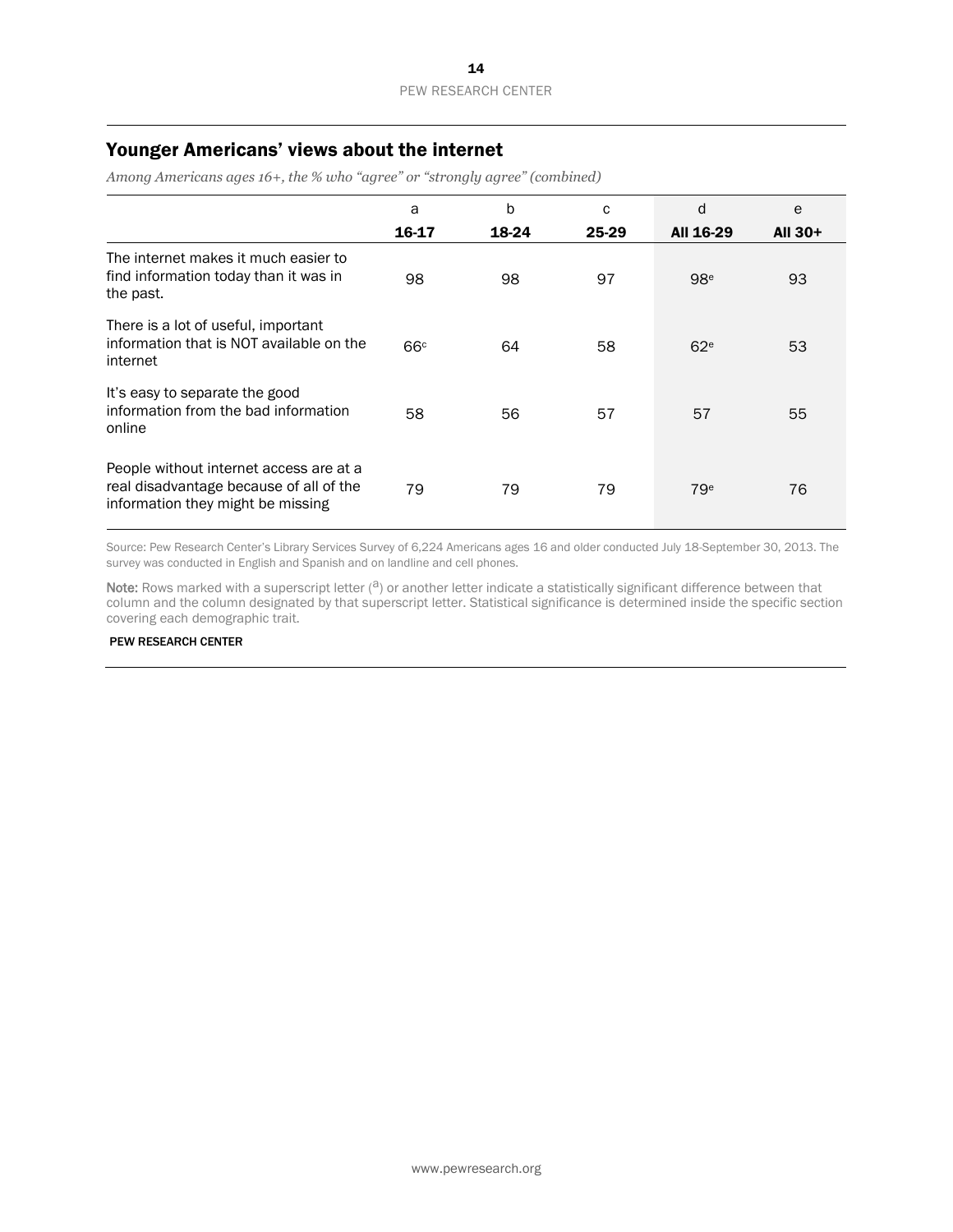# Younger Americans' Relationships with Public Libraries

## Public library use

Some 61% of Americans under age 30 have a library card, similar to the rate for the general population. Younger Americans' rates of library usage are generally similar to that of older adults, and in the aggregate they are slightly more likely to have used a library in some form in the past year (57% vs 53%). However, it is important to note that there is frequently much variation between older age groups, with adults ages 30-49 reporting significantly higher library usage rates than most other groups, and those 65 and older reporting the lowest rates of use.<sup>3</sup>

#### Recent public library use

*% of Americans ages 16+ who …* 

|                                   | a               | b     | C     | d               | e       |
|-----------------------------------|-----------------|-------|-------|-----------------|---------|
|                                   | 16-17           | 18-24 | 25-29 | All 16-29       | All 30+ |
| Have a library card               | 67              | 59    | 59    | 61              | 61      |
| Visited library in past year      | 59 <sup>b</sup> | 46    | 51    | 50              | 47      |
| Used library website in past year | 35              | 35    | 37    | 36 <sup>e</sup> | 28      |
| Total used library in past year   | 65 <sup>b</sup> | 55    | 57    | 57 <sup>e</sup> | 53      |
| Total have ever used a library    | 91              | 88    | 89    | 89 <sup>e</sup> | 86      |
| <b>Total public library use</b>   |                 |       |       |                 |         |
|                                   | a               | b     | C     | d               | e       |
|                                   | 16-17           | 18-24 | 25-29 | 16-29           | $30+$   |
| Ever visited library              | 86              | 81    | 83    | 82              | 81      |
| Ever used library website         | 49              | 59ac  | 51    | 55 <sup>e</sup> | 41      |

Source: Pew Research Center's Library Services Survey of 6,224 Americans ages 16 and older conducted July 18-September 30, 2013. The margin of error for the overall sample is plus or minus 1.4 percentage points. The survey was conducted in English and Spanish and on landline and cell phones.

Total have ever used a library  $91$  88 89 89<sup>e</sup> 86

Note: Rows marked with a superscript letter  $(2)$  or another letter indicate a statistically significant difference between that column and the column designated by that superscript letter. Statistical significance is determined inside the specific section covering each demographic trait.

#### PEW RESEARCH CENTER

 $\overline{a}$ 

<sup>&</sup>lt;sup>3</sup> Beyond age, our previous research has found that recent library visitors are more likely to be women, those under age 65, adults who have college degrees, and adults who live in households earning \$100,000 or more. Groups more likely than others to have used library websites include women, whites and African-Americans, those under age 50, adults with higher educational attainment, adults living in households earning \$75,000 or more, parents of minor children, and urban residents. More: <http://libraries.pewinternet.org/2013/12/11/section-1-an-overview-of-americans-public-library-use/>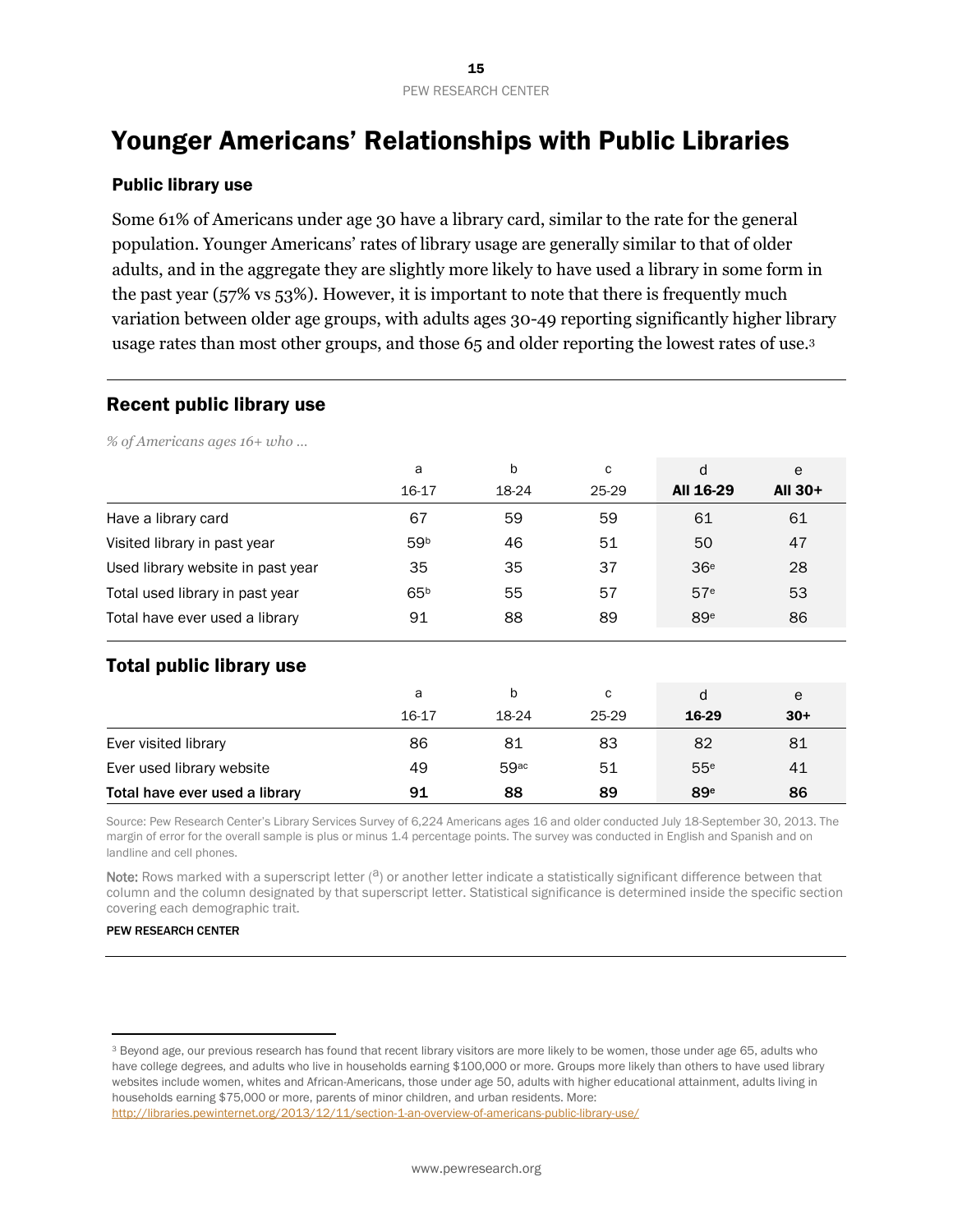Younger Americans used libraries and bookmobiles in the past 12 months at slightly higher rates than older Americans. They were significantly more likely than older adults to have used a library website. They are also more likely to have ever used a library in the past. Overall, the percentage of all Americans who visited a library in person in the previous year fell from our 2012 to 2013 surveys, but the percentage who used a library website increased. Few library users made use of a library website without also visiting a library in person in that time, however, so overall library usage rates did not increase.

Among younger Americans ages 16-29, the proportion who visited a public library in person in the previous year dropped from 58% in November 2012 to 50% in September 2013; among older adults, the percentage dropped from 52% to 47%. Among younger age groups, the largest drop was among college-aged adults, as the percentage of 18-24 year-olds who visited a library fell from 56% in 2012 to 46% in 2013.

The proportion of younger Americans who used a library website in the previous year grew from 28% in 2012 to 36% in 2013, with the largest growth occurring among 16-17

# Visited a public library in person in the past year, over time

*Among Americans ages 16+* 

|                 | a               | b    |
|-----------------|-----------------|------|
|                 | 2012            | 2013 |
| 16-17           | 62              | 59   |
| 18-24           | 56 <sup>b</sup> | 46   |
| $25-29$         | 58              | 51   |
| All those 16-29 | 58 <sup>b</sup> | 50   |
| All those 30+   | 52 <sup>b</sup> | 47   |

# Used a public library website in the past year, over time

|                 | a    | h               |
|-----------------|------|-----------------|
|                 | 2012 | 2013            |
| 16-17           | 23   | 35 <sup>a</sup> |
| 18-24           | 30   | 35              |
| 25-29           | 30   | 37              |
| All those 16-29 | 28   | 36 <sup>a</sup> |
| All those 30+   | 24   | 28a             |

Source: Pew Research Center's Library Services Survey of 6,224 Americans ages 16 and older conducted July 18-September 30, 2013. The margin of error for the overall sample is plus or minus 1.4 percentage points. The survey was conducted in English and Spanish and on landline and cell phones.

**Note:** Rows marked with a superscript letter  $(2)$  or another letter indicate a statistically significant difference between that column and the column designated by that superscript letter. Statistical significance is determined inside the specific section covering each demographic trait.

#### PEW RESEARCH CENTER

year-olds (from 23% to 35%). The proportion of older adults (ages 30 and older) who used a library website in the previous year also grew, from 24% to 28%.

Looking at differences among younger age groups, we find that older teens ages 16-17 are more likely than those ages 18-24 to have visited a library in the past year, though 18-24 year-olds are more likely than any other age group to have ever used a library website (though not within the past year). However, among those who have visited a library in the past year, there are few differences in frequency of visits by age.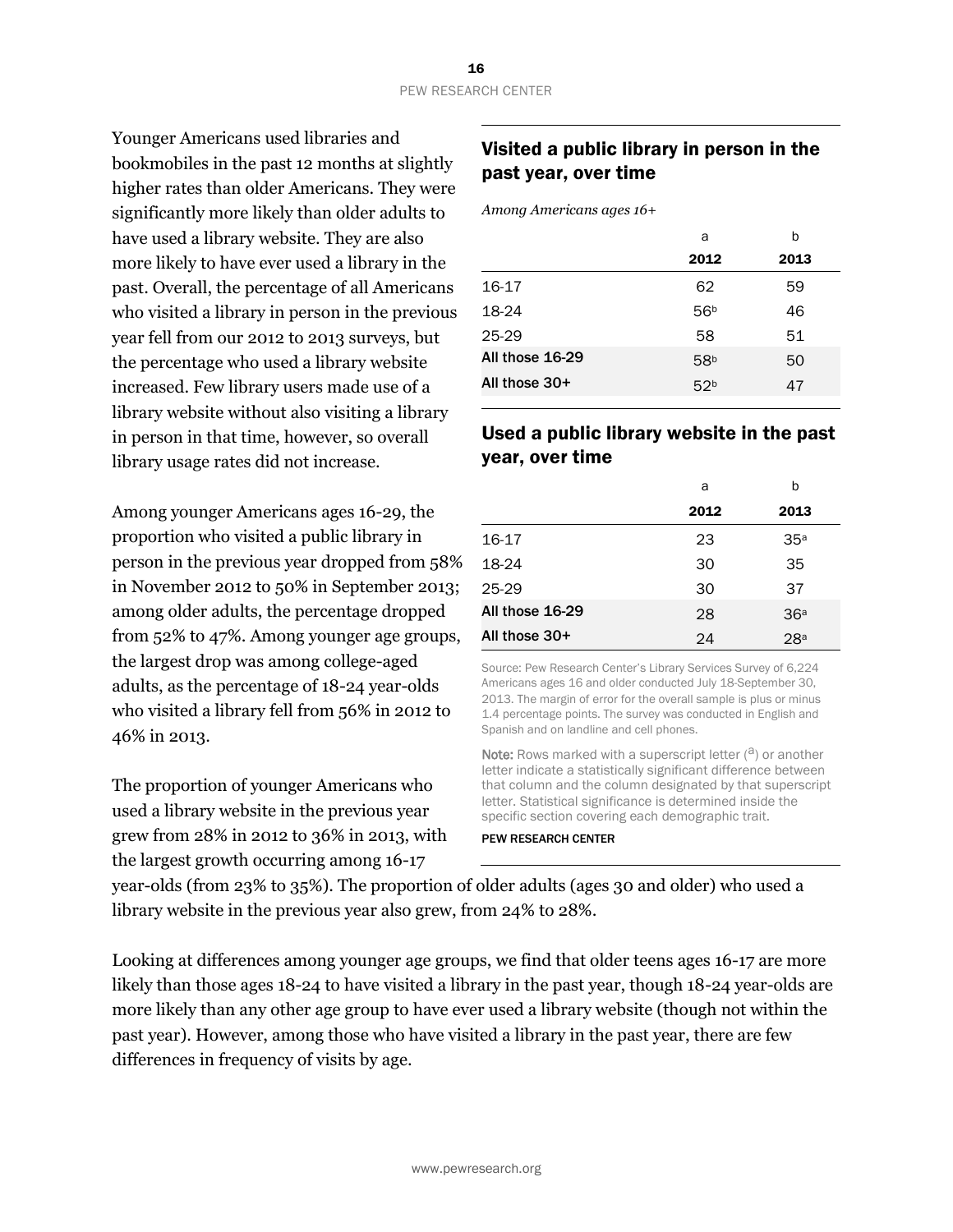# Frequency of library visits

*Among Americans ages 16+ who visited a library in the past year*

|                  | 16-17 | 18-24 | 25-29 | All 16-29 | All 30+ |
|------------------|-------|-------|-------|-----------|---------|
| Total weekly     | 10    | 12    | 14    | 12        | 14      |
| Total monthly    | 43    | 38    | 45    | 42        | 43      |
| Total less often | 44    | 49    | 41    | 45        | 43      |

Source: Pew Research Center's Library Services Survey of 6,224 Americans ages 16 and older conducted July 18-September 30, 2013. The survey was conducted in English and Spanish and on landline and cell phones.

#### PEW RESEARCH CENTER

Finally, while younger Americans are more likely to have ever used a library website, or even to have used one within the past year, older library website users' visits are somewhat more frequent: 11% of recent library users ages 30 and older say they use the website at least weekly, compared with 7% of those under 30.

Among those who have ever used a public library, most patrons across all age groups say their library use has stayed about the same over the past five years. Older patrons (particularly those ages 30-49) are more likely than other groups to say their library use has increased in that time, while younger patrons (particularly those ages 16-24) are more likely to say their library use has decreased.

#### Frequency of library website usage

*Among Americans ages 16+who used a library website in the past year*



\* indicates statistically significant difference between age groups.

Source: Pew Research Center's Library Services Survey of 6,224 Americans ages 16 and older conducted July 18-September 30, 2013. The survey was conducted in English and Spanish and on landline and cell phones.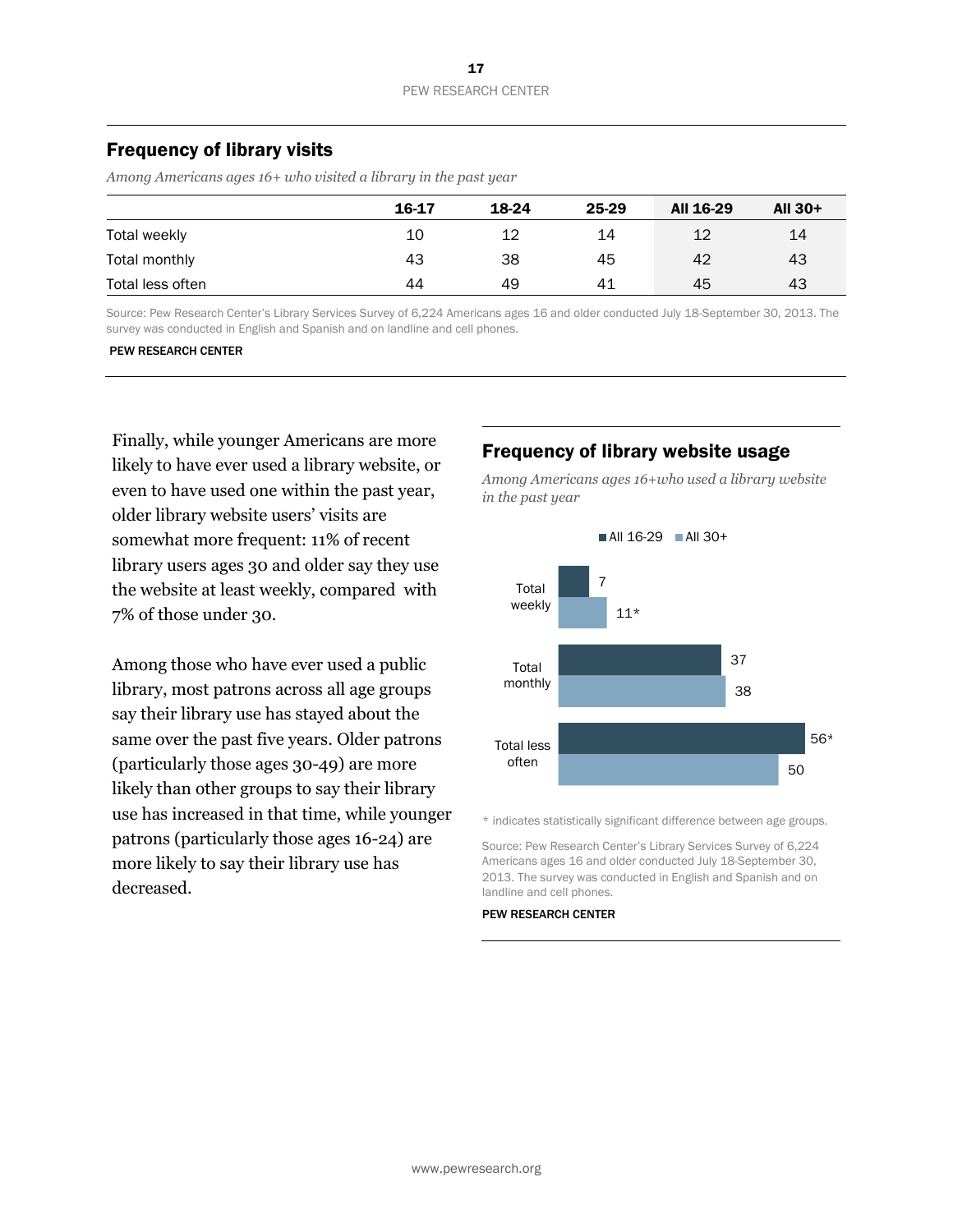# Frequency of library visits

*Among Americans ages 16+who have ever used a public library* 

|                | a               | b               | C     | d               | e               |
|----------------|-----------------|-----------------|-------|-----------------|-----------------|
|                | 16-17           | 18-24           | 25-29 | All 16-29       | All $30+$       |
| Increased      | 13              | 12              | 15    | 13              | 17 <sup>d</sup> |
| About the same | 52              | 50              | 60    | 54              | 58 <sup>d</sup> |
| Decreased      | 34 <sup>a</sup> | 37 <sup>a</sup> | 25    | 32 <sup>e</sup> | 23              |

Source: Pew Research Center's Library Services Survey of 6,224 Americans ages 16 and older conducted July 18-September 30, 2013. The survey was conducted in English and Spanish and on landline and cell phones.

Note: Rows marked with a superscript letter  $(3)$  or another letter indicate a statistically significant difference between that column and the column designated by that superscript letter. Statistical significance is determined inside the specific section covering each demographic trait.

PEW RESEARCH CENTER

#### Experiences with libraries

As with the general population, most Millennials know where their local library is, but many are unfamiliar with all the services they offer. However, most younger Americans feel they can easily navigate their local library, and few say they would have difficulty visiting their library or using its website. The vast majority would describe libraries as warm, welcoming places, but younger patrons are less likely to rate libraries' physical conditions highly: Though 70% of older patrons say they would describe their local library as a "nice, pleasant space to be," only 59% of younger patrons say this. Some 11% of younger patrons say they have had a negative experience at a library.

# How long have you lived in the neighborhood where you live now?

*Among Americans ages 16+*

|                    | a                | b               | C               | d               | e               |
|--------------------|------------------|-----------------|-----------------|-----------------|-----------------|
|                    | 16-17            | 18-24           | 25-29           | All 16-29       | <b>AII 30+</b>  |
| Less than 1 year   | 10               | 23 <sup>a</sup> | 19 <sup>a</sup> | 19 <sup>e</sup> | 8               |
| 1-5 years          | 26               | 33              | $44$ ab         | 36 <sup>e</sup> | 23              |
| 6-10 years         | 22c              | 15              | 14              | 16              | 18              |
| $11-20$ years      | 40 <sup>bc</sup> | 20 <sup>c</sup> | 9               | 19              | 20              |
| More than 20 years | n/a              | gа              | 13 <sup>a</sup> | 9               | 30 <sup>d</sup> |

# Do you know where the closest public library is to where you currently live?

|                       | а     |       | с     |                 |                 |
|-----------------------|-------|-------|-------|-----------------|-----------------|
|                       | 16-17 | 18-24 | 25-29 | 16-29           | $30+$           |
| Yes, know where it is | 89    | 82    | 87    | 85              | 92 <sup>d</sup> |
| Not sure              | 11    | 18    | 13    | 15 <sup>e</sup> |                 |

Source: Pew Research Center's Library Services Survey of 6,224 Americans ages 16 and older conducted July 18-September 30, 2013. The margin of error for the overall sample is plus or minus 1.4 percentage points. The survey was conducted in English and Spanish and on landline and cell phones.

Note: Rows marked with a superscript letter  $(2)$  or another letter indicate a statistically significant difference between that column and the column designated by that superscript letter. Statistical significance is determined inside the specific section covering each demographic trait.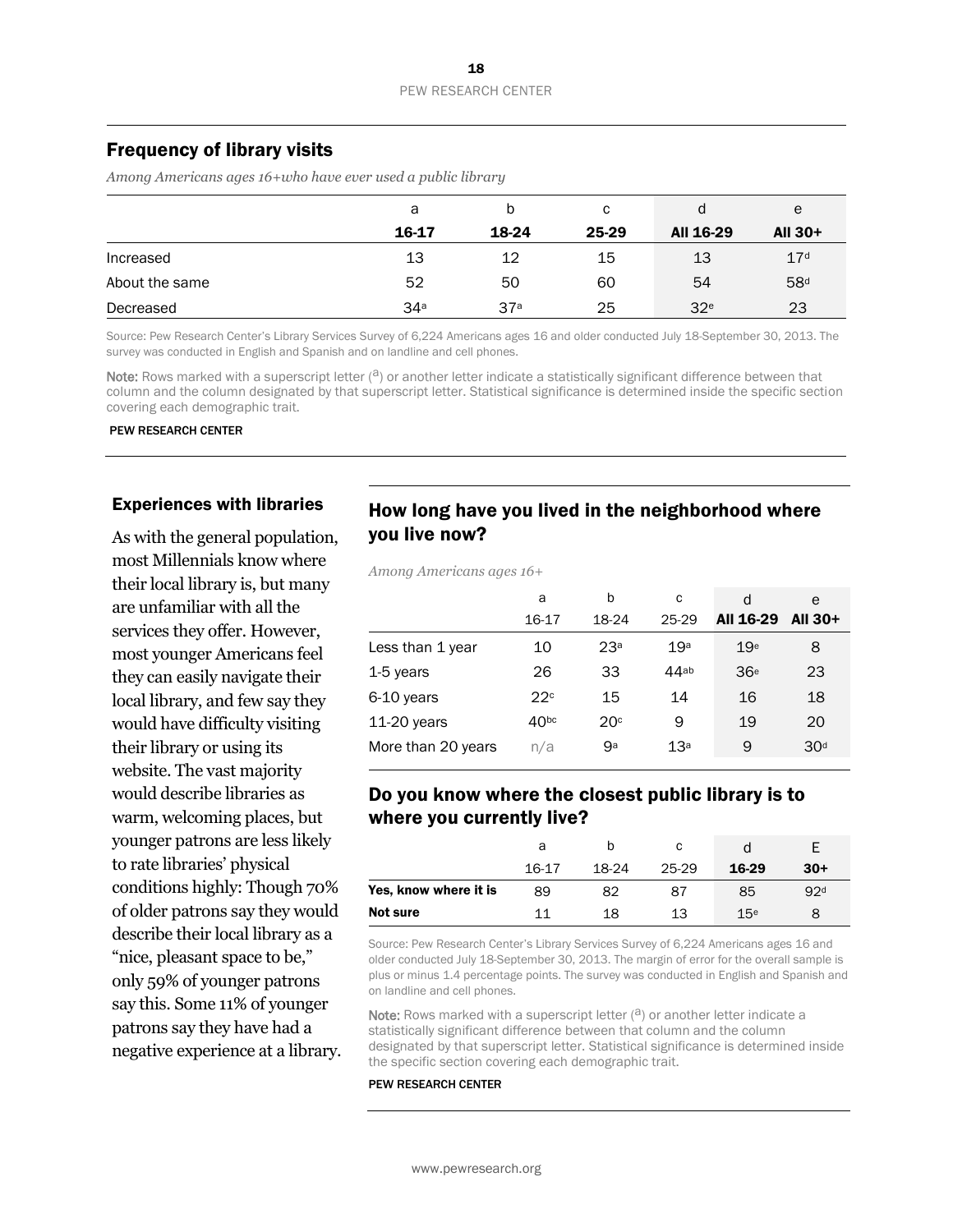# *Knowledge of libraries*

Overall, 85% of those under 30 know where the closest library is to where they live (compared with 92% of older adults), perhaps related to the fact that, as a group, younger Americans are more likely to be relative newcomers to their neighborhoods: Though most 16-17 year-olds have lived in their current neighborhood for at least six years (and 40% say they've lived there for most or all of their lives), a majority of the more transitory 18-29 year-olds have lived in their current neighborhood five years or less.<sup>4</sup>

As in previous studies, the very youngest and oldest age groups of patrons tend to know the least about services offered by their local library. Among patrons under age 30, some 19% say they know about "all or most" of the services offered by their local library, 45% say they know "some" of what is offered, and 24% know "not much." An additional 12% say they know "nothing at all" about their local library's offerings. These proportions are similar to what they were in 2012.

# Younger Americans are less likely to know about "all or most" of the services and programs at their local public library

*Among those who have ever used a library, the % who know…*

|                                                         | a     | b     | С     | d               | e               |
|---------------------------------------------------------|-------|-------|-------|-----------------|-----------------|
|                                                         | 16-17 | 18-24 | 25-29 | All 16-29       | All 30+         |
| Know all or most of the services your<br>library offers | 21    | 17    | 19    | 19              | 25 <sup>d</sup> |
| Some of what it offers                                  | 39    | 45    | 47    | 45              | 47              |
| Not much of what it offers                              | 26    | 26    | 21    | 24 <sup>e</sup> | 18              |
| Nothing at all                                          | 14    | 11    | 13    | 12 <sup>e</sup> | 9               |
| Total all/most/some                                     | 60    | 63    | 66    | 64              | 72 <sup>d</sup> |
| Total not much/nothing                                  | 40    | 37    | 34    | 36 <sup>e</sup> | 27              |

Source: Pew Research Center's Library Services Survey conducted July 18-September 30, 2013. Based on ages 16+ who have ever used a public library (n=5,393).

Note: Rows marked with a superscript letter  $(2)$  or another letter indicate a statistically significant difference between that column and the column designated by that superscript letter. Statistical significance is determined inside the specific section covering each demographic trait.

#### PEW RESEARCH CENTER

 $\overline{a}$ 

<sup>4</sup> In ou[r library engagement typology](http://www.pewinternet.org/2014/03/13/library-engagement-typology/) report, we found that there is a distinct [low engagement](http://www.pewinternet.org/2014/03/13/low-engagement/) group of relatively younger people (with a median age of 33) who have used a library in the past, but have not lived in their neighborhood very long and do not know where the nearest library is located ("[Young and Restless](http://www.pewinternet.org/2014/03/13/low-engagement/#young-and-restless)"). In this they differed from the two other low engagement groups, who either didn't like libraries (Not for Me) or valued them, but were older and don't use them as much (Rooted and Roadblocked.)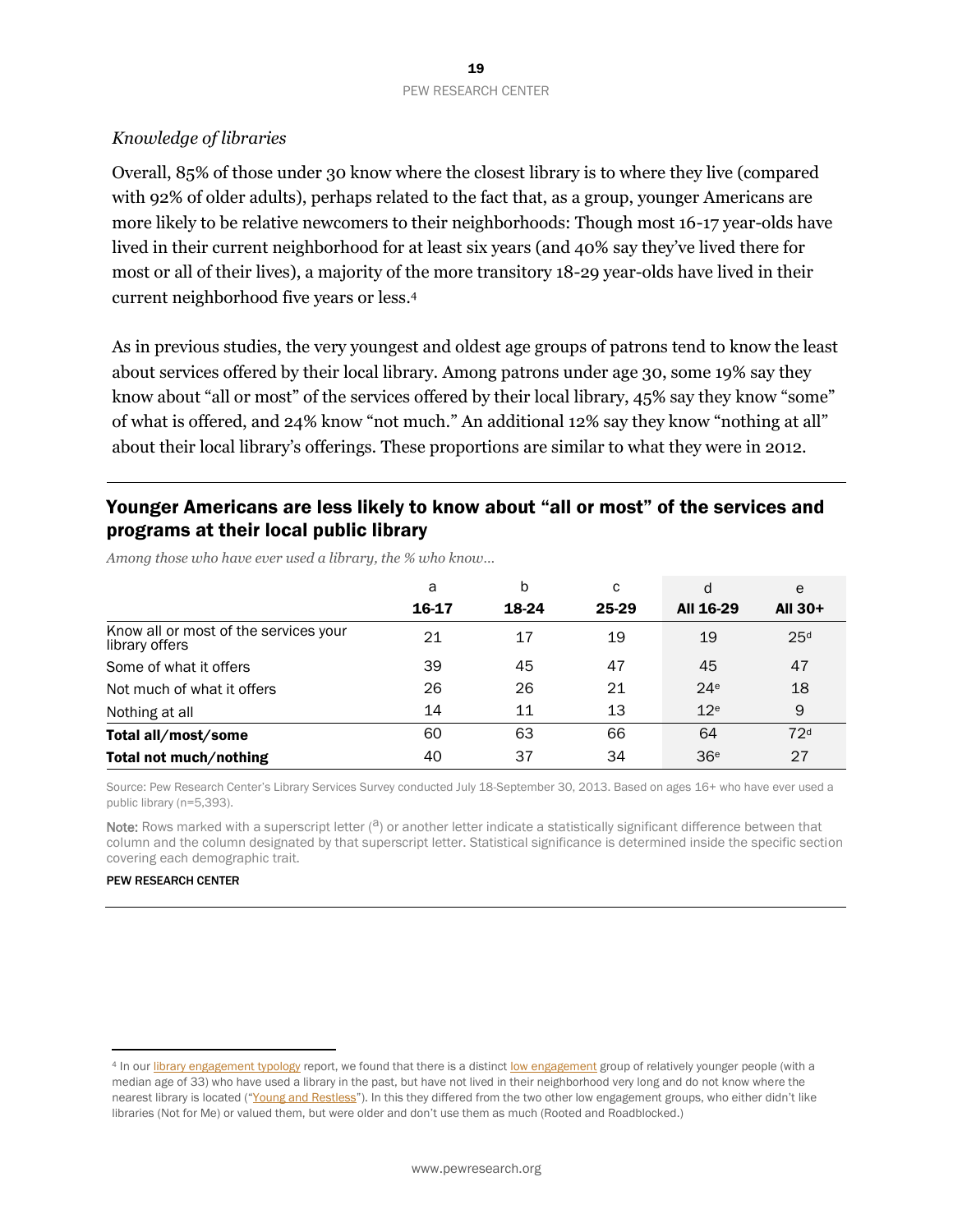# *Perceptions of and experiences with their local library*

In additional questions about the ease of finding and using their local library or its website, younger patrons were just as likely as older patrons to say they find it easy or very easy to visit a public library in person (94% vs. 93%), and are more likely to say it is easy or very easy to use the website of their library (90% vs. 79%).

Among those who have ever visited a library, 93% of patrons under 30 say it is easy to find what they're looking for when they visit their local library, and 94% say that public libraries are welcoming, friendly places—

# Most describe local public library's physical condition positively

*If you had to describe the physical condition of the public library nearest you, would you say...* 



rates almost identical to those of older patrons. However, though most younger library users say they would describe their local library as a "nice, pleasant space to be," they are less likely to do so than older patrons (59% vs. 70%).

When those who have ever used a public library were asked specifically about negative experiences at libraries, patrons under age 30 were more likely to say they have ever had a negative experience at a library (11%) than older patrons (8%), though most said they had not.

# Views on the evolving role of public libraries in their communities

As in previous years, younger Americans—particularly those under age 25—are less likely than older adults to say that if their local public library closed it would have a major impact on either them and their family or on their community, though they are generally as likely to say it would have an impact on their community overall. Some 19% of those under 30 say their library's closing would have a major impact on them and their family, compared with 32% of older adults, and 51% of younger Americans say it would have a major impact on their community, compared with 67% of those 30 and older.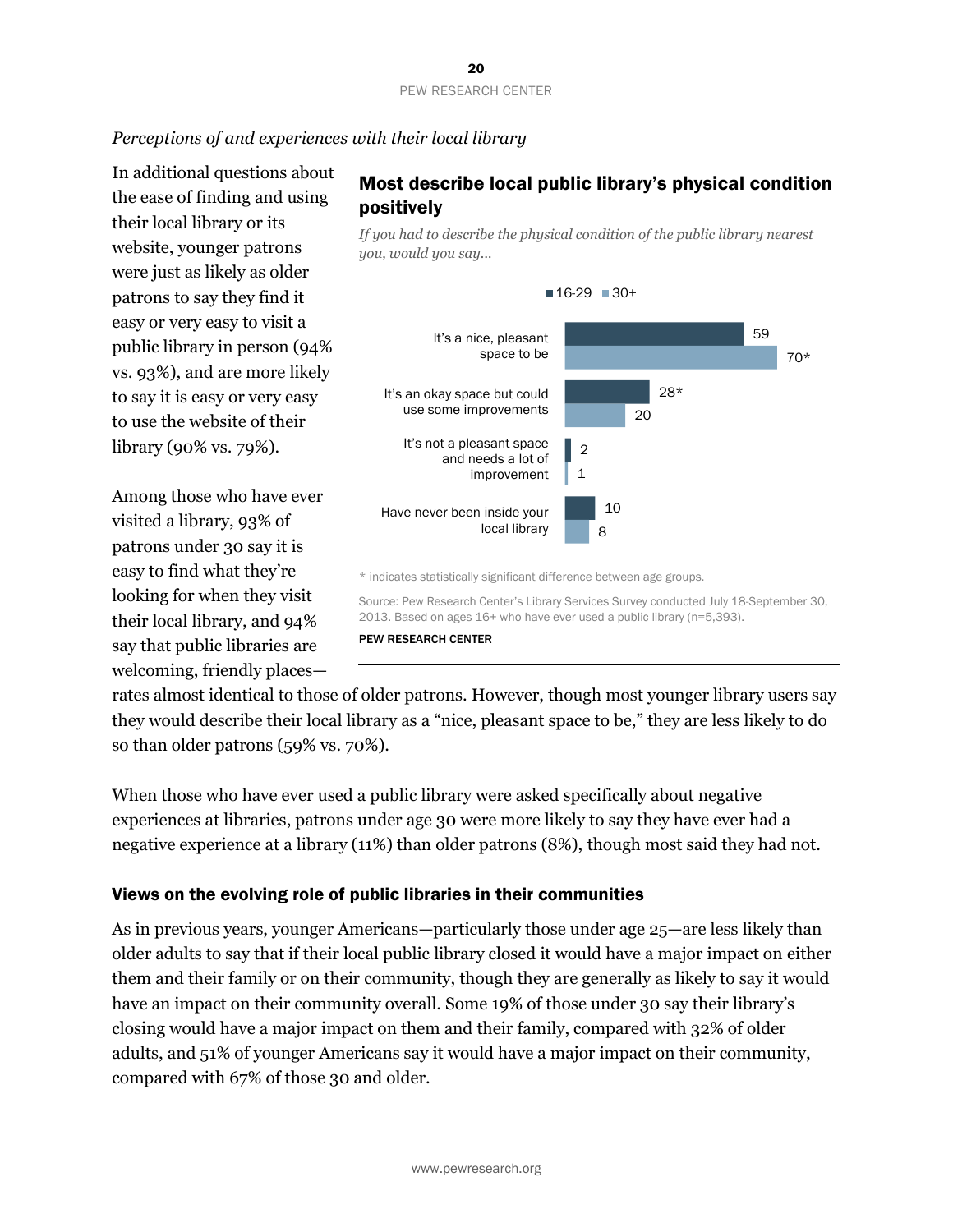# Younger age groups less likely to say their local public library's closing would have a major impact on their family or community

*Among all Americans ages 16+*



Source: Pew Research Center's Library Services Survey of 6,224 Americans ages 16 and older conducted July 18-September 30, 2013. The margin of error for the overall sample is plus or minus 1.4 percentage points. The survey was conducted in English and Spanish and on landline and cell phones.

PEW RESEARCH CENTER

#### Importance of library services

In our surveys, we asked younger Americans about how they [use public libraries,](http://libraries.pewinternet.org/2013/06/25/part-2-libraries-in-younger-americans-lives-and-communities/) both in-person and online, and [which services they would like to see libraries offer](http://libraries.pewinternet.org/2013/06/25/part-3-library-patrons-activities-and-expectations/) if they do not already do so. In our library engagement survey in 2013, however, we focused on how Americans rated the importance of various library services to themselves and to their families.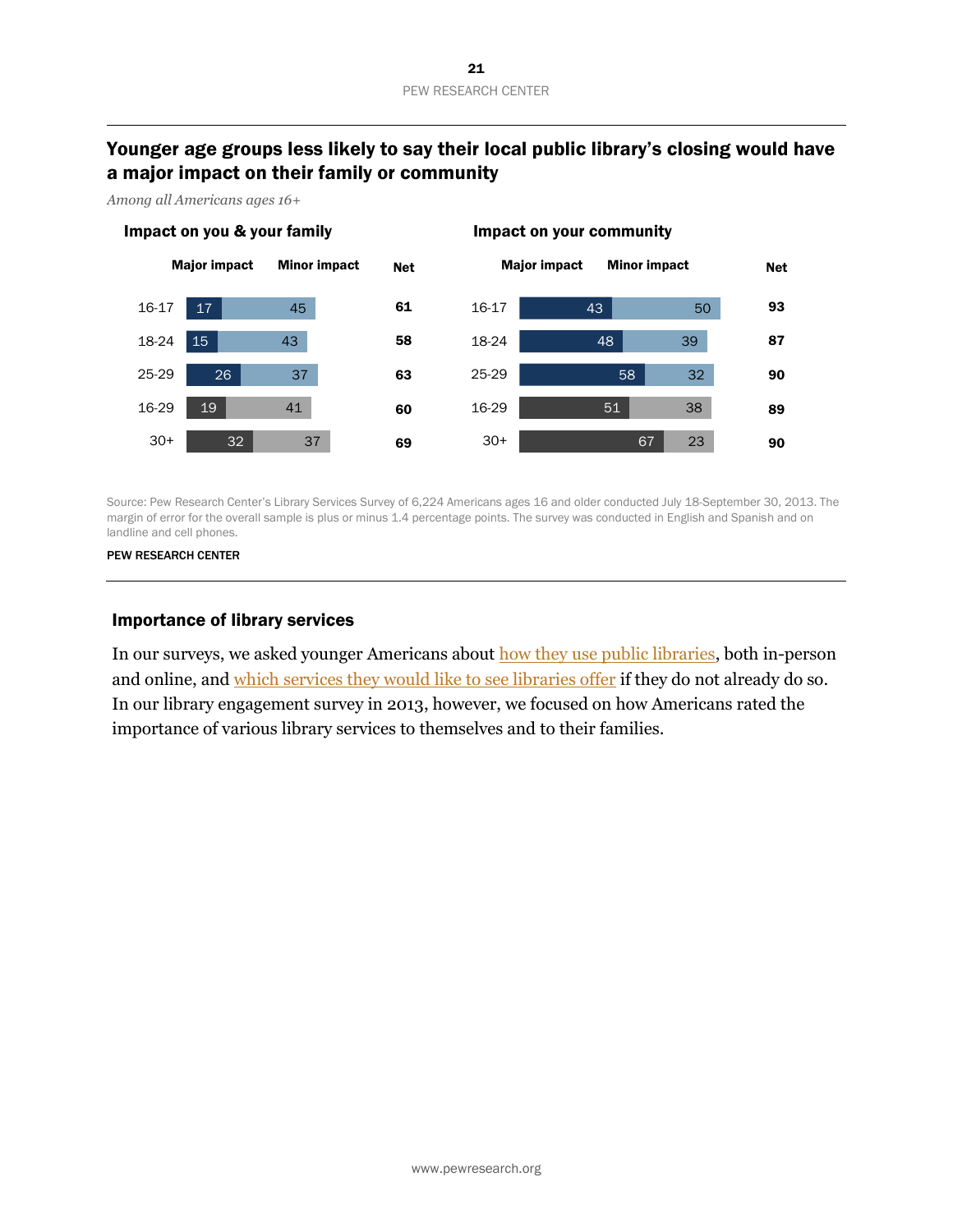# How important are these public library services to you and your family?

*% among Americans ages 16+ who have ever used a public library or had a household member use a public library, the percentage who say these services are "very important" to them and their family*



 $\blacksquare$  All 16-29  $\blacksquare$  All 30+

Source: Pew Research Center's Library Services Survey of 6,224 Americans ages 16 and older conducted July 18-September 30, 2013. The survey was conducted in English and Spanish and on landline and cell phones.

#### PEW RESEARCH CENTER

Among those with library experience—that is, those who have ever used a public library, or who have a household member who uses a public library—patrons ages 16-29 are significantly less likely than those ages 30 and older to say that several services are "very important" to them and their family, including books and media (48% vs 55%), librarian assistance (34% vs 47%), programs for youth (38% vs 47%), internet and computers (30 vs 34%), and programs for adults (20% vs 30%).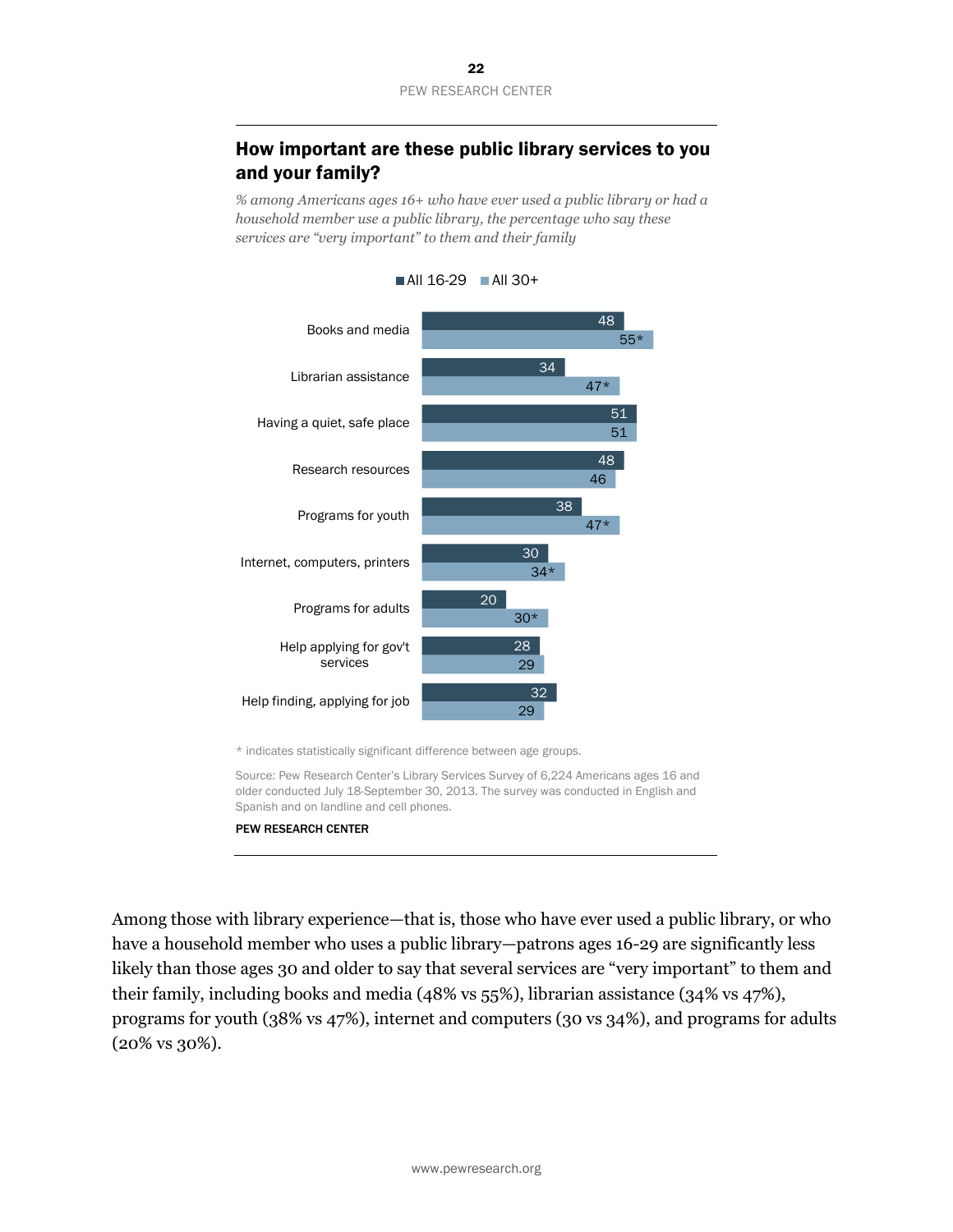At the same time, however, responses among older adults are not identical. It is important to note that [adults in their 30s and 40s are most likely to value many library services,](http://libraries.pewinternet.org/2013/12/11/section-2-public-libraries-importance-and-impact/) while the very youngest and oldest age groups are least likely to highly value these services. In fact, those 65 and older are most likely to say that *none* of these library services are very important to them, and rate most services as less important overall.

Even among younger patrons, we found statistically significant differences in response to almost all of the services we asked about, with the exception of library assistance in finding or applying for jobs. Young adults in their late twenties are more likely than younger age groups, particularly 16-17 year olds, to strongly value most of the services we asked about. Some of the biggest gaps among patrons under 30 were using the library for books and media (37% of those ages 16-17 ranked this as "very important," compared with 57% of those ages 25-29), programs for youth (25% vs 49%), using the library's internet, computers, or printers (18% vs 39%), programs for adults (13% vs 27%), and help applying for government services (22% vs 35%).

# How important are these public library services to you and your family?

*% among Americans ages 16+ who have ever used a public library or have a household member who uses a public library, the % who say each of these services are "very important"* 

|                                  | a     | b               | c                | d         | e               |
|----------------------------------|-------|-----------------|------------------|-----------|-----------------|
|                                  | 16-17 | 18-24           | 25-29            | All 16-29 | All 30+         |
| Books and media                  | 37    | 45              | 57ab             | 48        | 55 <sup>d</sup> |
| Librarian assistance             | 29    | 31              | 41 <sub>ab</sub> | 34        | 47 <sup>d</sup> |
| Having a quiet, safe place       | 42    | 51 <sup>a</sup> | 54 <sup>a</sup>  | 51        | 51              |
| Research resources               | 41    | 46              | 53 <sup>a</sup>  | 48        | 46              |
| Programs for youth               | 25    | 34a             | 49ab             | 38        | 47 <sup>d</sup> |
| Internet, computers, printers    | 18    | 28a             | 39ab             | 30        | 34 <sup>d</sup> |
| Programs for adults              | 13    | 16              | 27ab             | 20        | 30 <sup>d</sup> |
| Help applying for gov't services | 22    | 25              | 35ab             | 28        | 29              |
| Help finding, applying for jobs  | 34    | 29              | 34               | 32        | 29              |

Source: Pew Research Center's Library Services Survey of 6,224 Americans ages 16 and older conducted July 18-September 30, 2013. The survey was conducted in English and Spanish and on landline and cell phones.

Note: Rows marked with a superscript letter  $(3)$  or another letter indicate a statistically significant difference between that column and the column designated by that superscript letter. Statistical significance is determined inside the specific section covering each demographic trait.

#### PEW RESEARCH CENTER

Beyond age, our research has found that women, African-Americans and Hispanics, adults who live in lower-income households, and adults with lower levels of educational attainment [are](http://libraries.pewinternet.org/2013/12/11/section-2-public-libraries-importance-and-impact/)  [more likely](http://libraries.pewinternet.org/2013/12/11/section-2-public-libraries-importance-and-impact/) than other groups to say these services are "very important."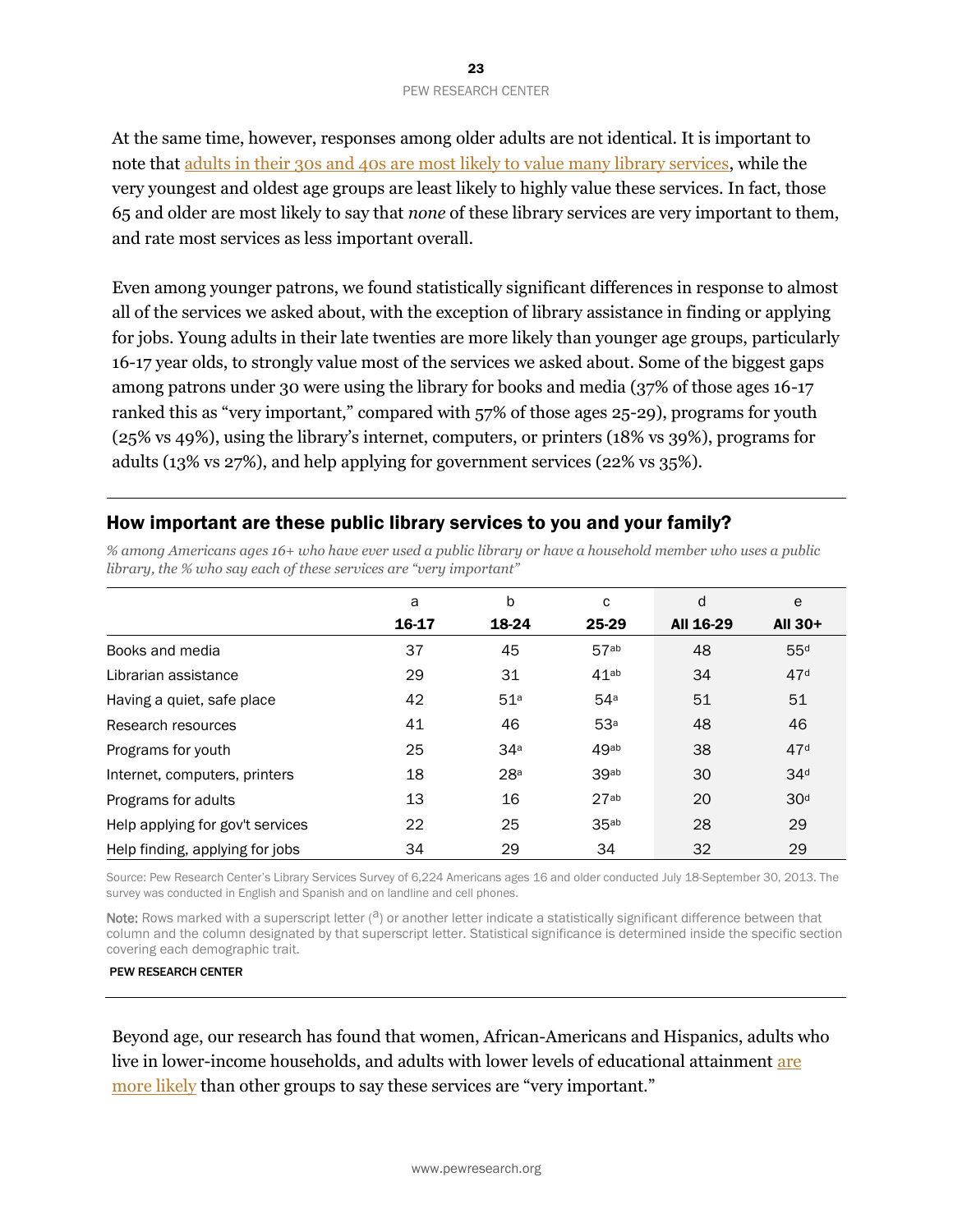#### Broader views about libraries

Younger Americans as a rule have positive views about the role of libraries in communities, though they are somewhat less likely than older Americans to feel as strongly about the positive attributes of libraries. The chart below outlines the views of Millennials on some basic attitudinal questions we asked in our 2013 survey:

2 1

3 2

5 2

6

# Younger Americans' views on public libraries' roles in their communities

71 68 56 37 23 12 24 27 35 41 34 31 14 22 31 20 20 Public libraries are important because they promote literacy and a love of reading. Because it provides free access to materials and resources, the public library plays an important… Having a public library improves the quality of life in a community. Public libraries provide many services people would have a hard time finding elsewhere. People do NOT need public libraries as much as they used to because they can find most information on… Public libraries have NOT done a good job keeping up with new technologies. ■Strongly agree Bomewhat agree Bomewhat Disagree Bustrongly Disagree

*Among Americans ages 16+, the percentage who agree or disagree with each statement*

Source: Pew Research Center's Library Services Survey of 6,224 Americans ages 16 and older conducted July 18-September 30, 2013. The margin of error for the overall sample is plus or minus 1.4 percentage points. The survey was conducted in English and Spanish and on landline and cell phones.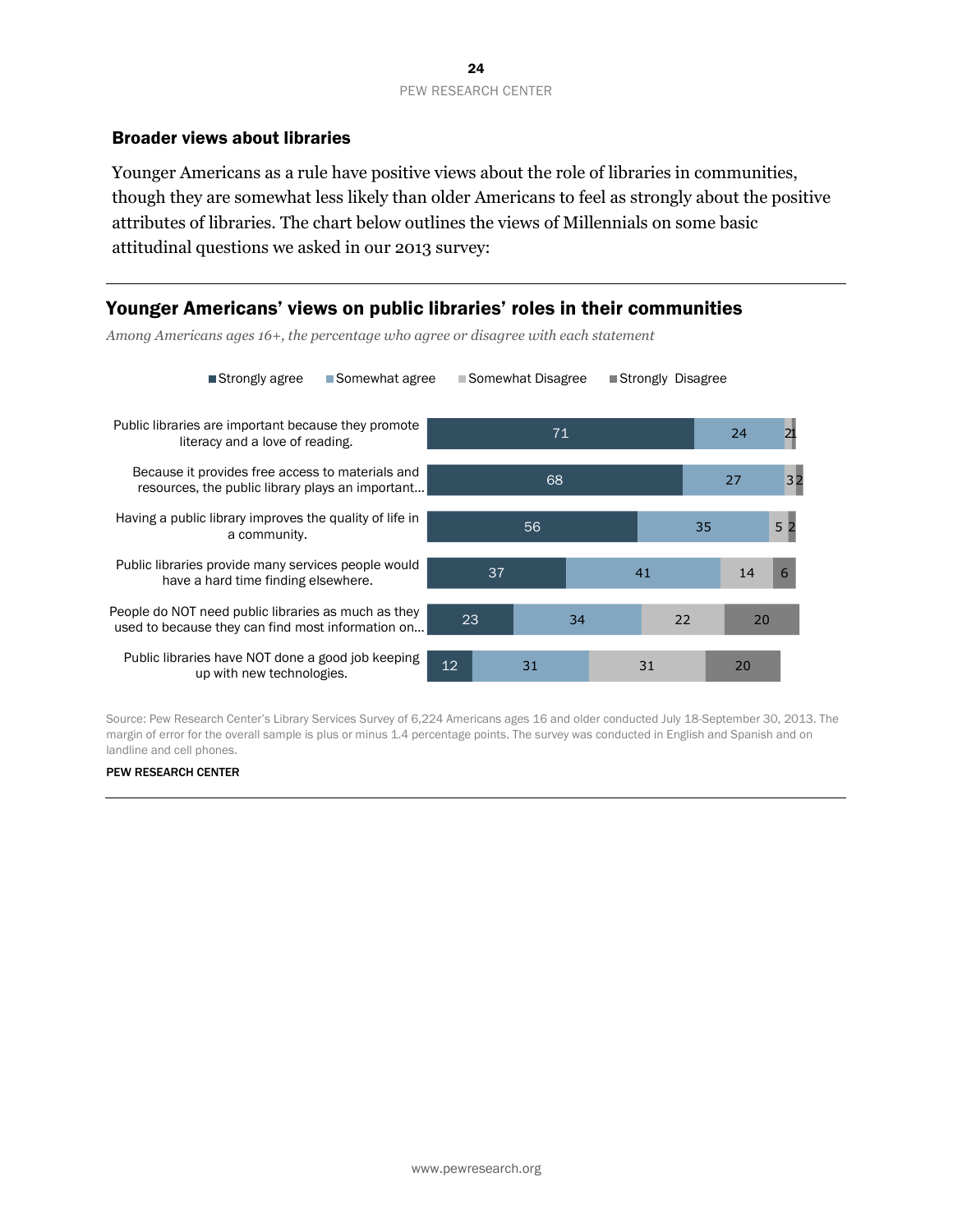Younger Americans are significantly less likely to "strongly agree" with each of these statements than those ages 30 and older:

- Public libraries are important because they promote literacy and a love of reading (71% vs. 78%)
- Because it provides free access to materials and resources, the public library plays an important role in giving everyone a chance to succeed (68% vs. 73%)
- Having a public library improves the quality of life in a community (56% vs. 73%)

# Views on public libraries' roles in their communities

*Among Americans who have ever used a library or had a household member use a library, the % who "strongly agree" with each statement*



#### $\blacksquare$  All 16-29  $\blacksquare$  All 30+

\* indicates statistically significant difference between age groups

Source: Pew Research Center's Library Services Survey conducted July 18-Sept. 30, 2013. The survey was conducted in English and Spanish and on landline & cell phones.

#### PEW RESEARCH CENTER

 Public libraries provide many services people would have a hard time finding elsewhere (37% vs. 51%)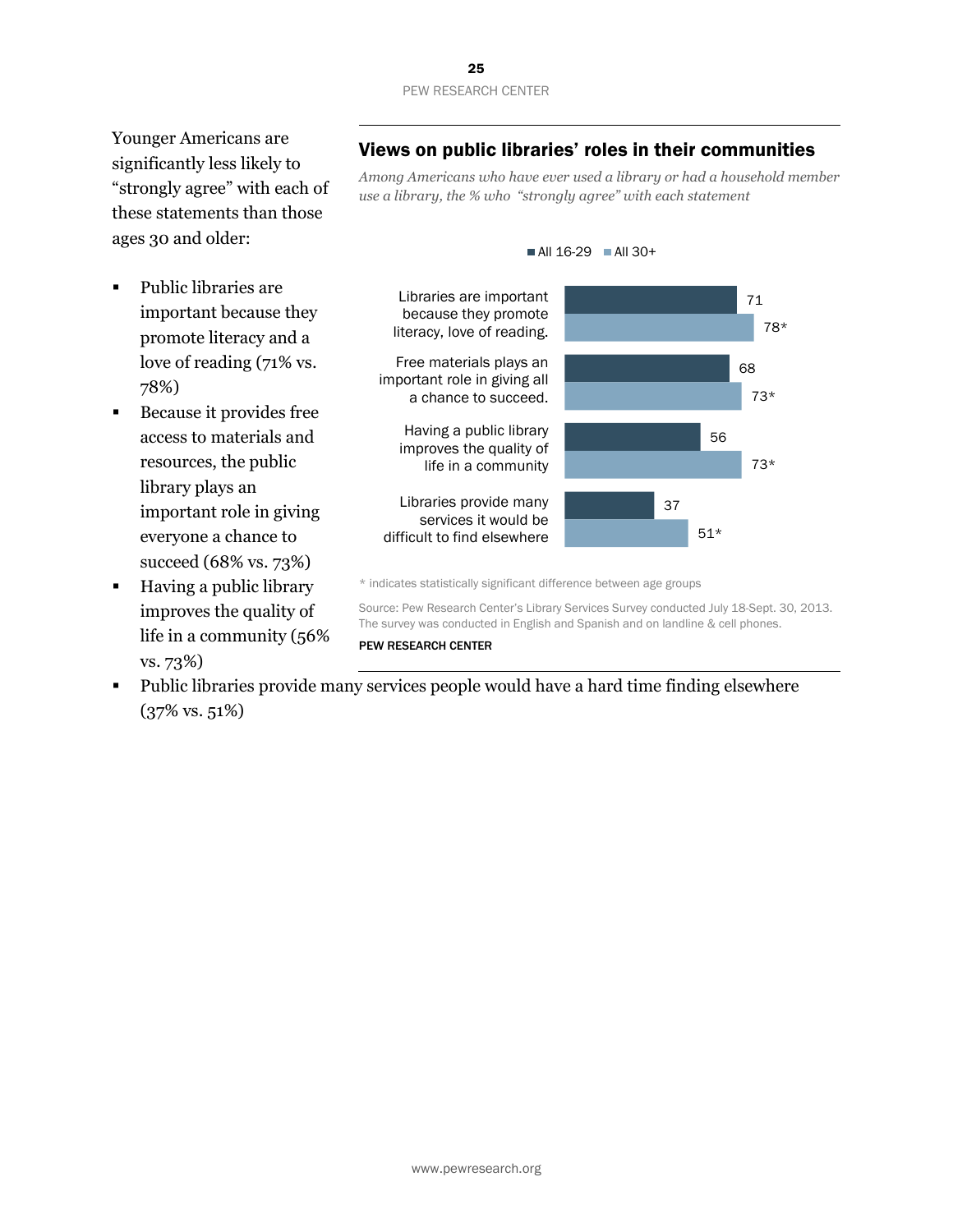Younger Americans are significantly less likely to disagree with each of these statements than those ages 30 and older overall (including "disagree" and "strongly disagree" responses):

 People do *not* need public libraries as much as they used to because they can find most information on their own (42% vs. 47%)

# Views on public libraries and technology

*Among Americans who have ever used a library or had a household member use a library, the percentage who "disagree" or "strongly disagree" with each statement (combined)*



\* indicates statistically significant difference between age groups

Source: Pew Research Center's Library Services Survey conducted July 18-Sept. 30, 2013. The survey was conducted in English and Spanish and on landline & cell phones.

#### PEW RESEARCH CENTER

 Public libraries have *not* done a good job keeping up with new technologies (52% vs. 56%).

*"Public libraries are important because they promote literacy and a love of reading"*

# "Public libraries are important because they promote literacy and a love of reading"

*% who "strongly agree"* 

|                       | а               | b               | с                | d               | e               |
|-----------------------|-----------------|-----------------|------------------|-----------------|-----------------|
|                       | 16-17           | 18-24           | 25-29            | All 16-29       | All 30+         |
| Strongly agree        | 63              | 70              | 76 <sub>ab</sub> | 71              | 78 <sup>d</sup> |
| Somewhat agree        | 33 <sup>c</sup> | 26 <sup>c</sup> | 19               | 24 <sup>e</sup> | 17              |
| Somewhat disagree     | 3               | 3               | ◢                | 2               | 2               |
| Strongly disagree     |                 | 2               |                  |                 | $\overline{2}$  |
| <b>Total Agree</b>    | 95              | 95              | 96               | 95              | 95              |
| <b>Total Disagree</b> | 4               | 5               | 3                | 4               | 4               |

Source: Pew Research Center's Library Services Survey of 6,224 Americans ages 16 and older conducted July 18-Sept. 30, 2013. The survey was conducted in English and Spanish and on landline and cell phones.

Note: Rows marked with a superscript letter  $(2)$  or another letter indicate a statistically significant difference between that column and the column designated by that superscript letter. Statistical significance is determined inside the specific section covering each demographic trait.

#### PEW RESEARCH CENTER

Overall, the youngest age groups are least likely to strongly value public libraries for literacy promotion efforts: Just 63% of older teens ages 16-17 say they "strongly agree" that libraries are important for this reason, as well as 70% of those ages 18-24, compared with 76% of adults in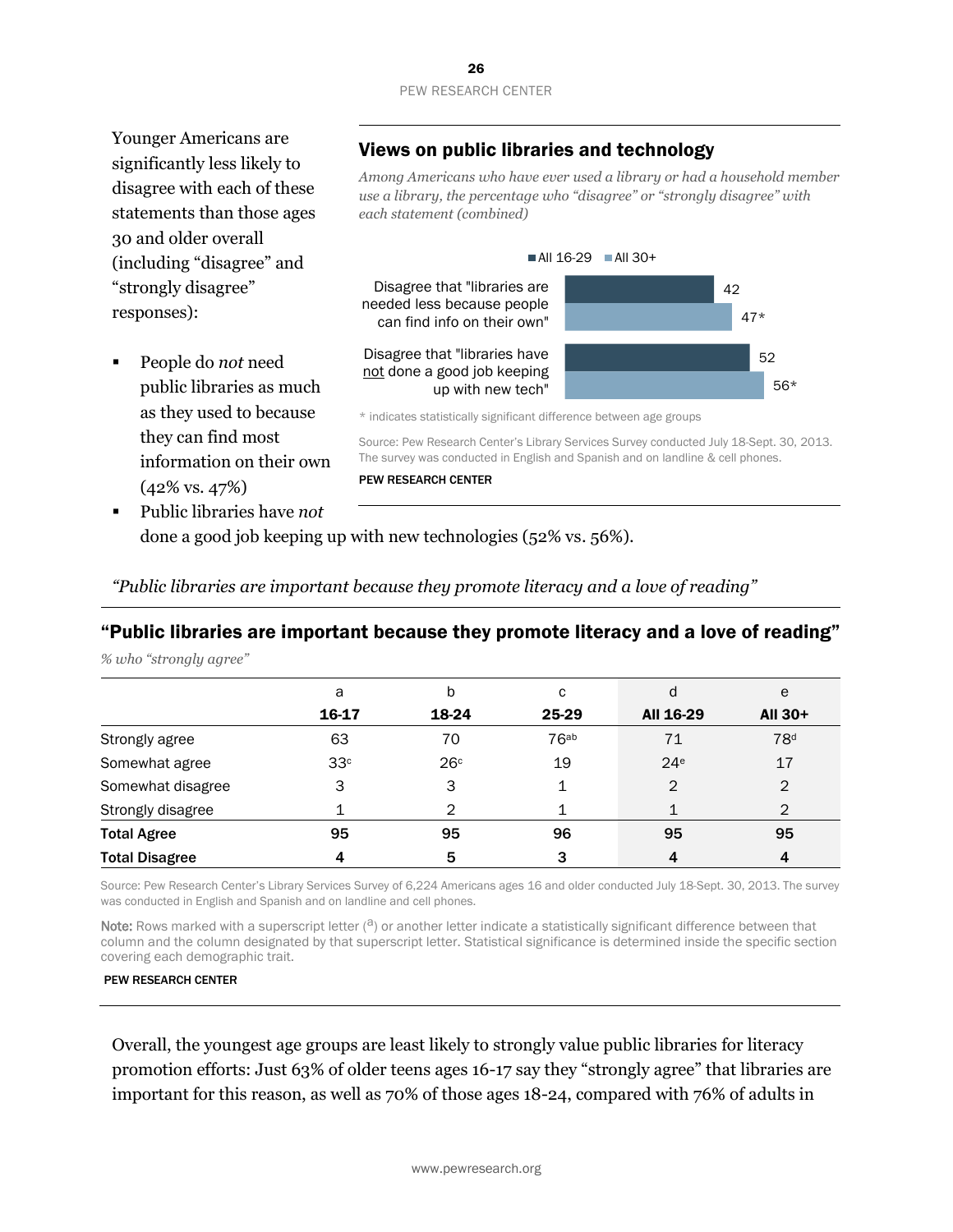their late twenties. Younger age groups were *not* more likely to disagree with this statement, however, and were as likely as other age groups to agree with it overall.

There are few differences among older age groups when it comes to this view, with 78% of adults ages 30 and older strongly agreeing that this is an important role for libraries.

*"Because it provides free access to materials and resources, the public library plays an important role in giving everyone a chance to succeed"*

Young adults in their late twenties (73%) are also more likely than 16-17 year-old (63%) and college-aged (67%) respondents to strongly agree that public libraries play an important role in giving everyone a chance to succeed by providing free access to materials and resources. Younger age groups were more likely to simply "agree" with this statement, though they were *not* more likely to disagree.

# "Because it provides free access to materials and resources, the public library plays an important role in giving everyone a chance to succeed"

|                       | a               | b     | с     | d               | e               |
|-----------------------|-----------------|-------|-------|-----------------|-----------------|
|                       | 16-17           | 18-24 | 25-29 | All 16-29       | <b>AII 30+</b>  |
| Strongly agree        | 63              | 67    | 73a   | 68              | 73 <sup>d</sup> |
| Somewhat agree        | 31 <sup>c</sup> | 29c   | 22    | 27 <sup>e</sup> | 23              |
| Somewhat disagree     | 5               | 3     | 2     | 3               | $\overline{2}$  |
| Strongly disagree     |                 |       | 3     | 2               | $\mathcal{P}$   |
| <b>Total Agree</b>    | 94              | 95    | 94    | 95              | 95              |
| <b>Total Disagree</b> | 6               |       | 5     | 5               | 4               |

*% who "strongly agree"* 

Source: Pew Research Center's Library Services Survey of 6,224 Americans ages 16 and older conducted July 18-Sept. 30, 2013. The survey was conducted in English and Spanish and on landline and cell phones.

Note: Rows marked with a superscript letter  $(3)$  or another letter indicate a statistically significant difference between that column and the column designated by that superscript letter. Statistical significance is determined inside the specific section covering each demographic trait.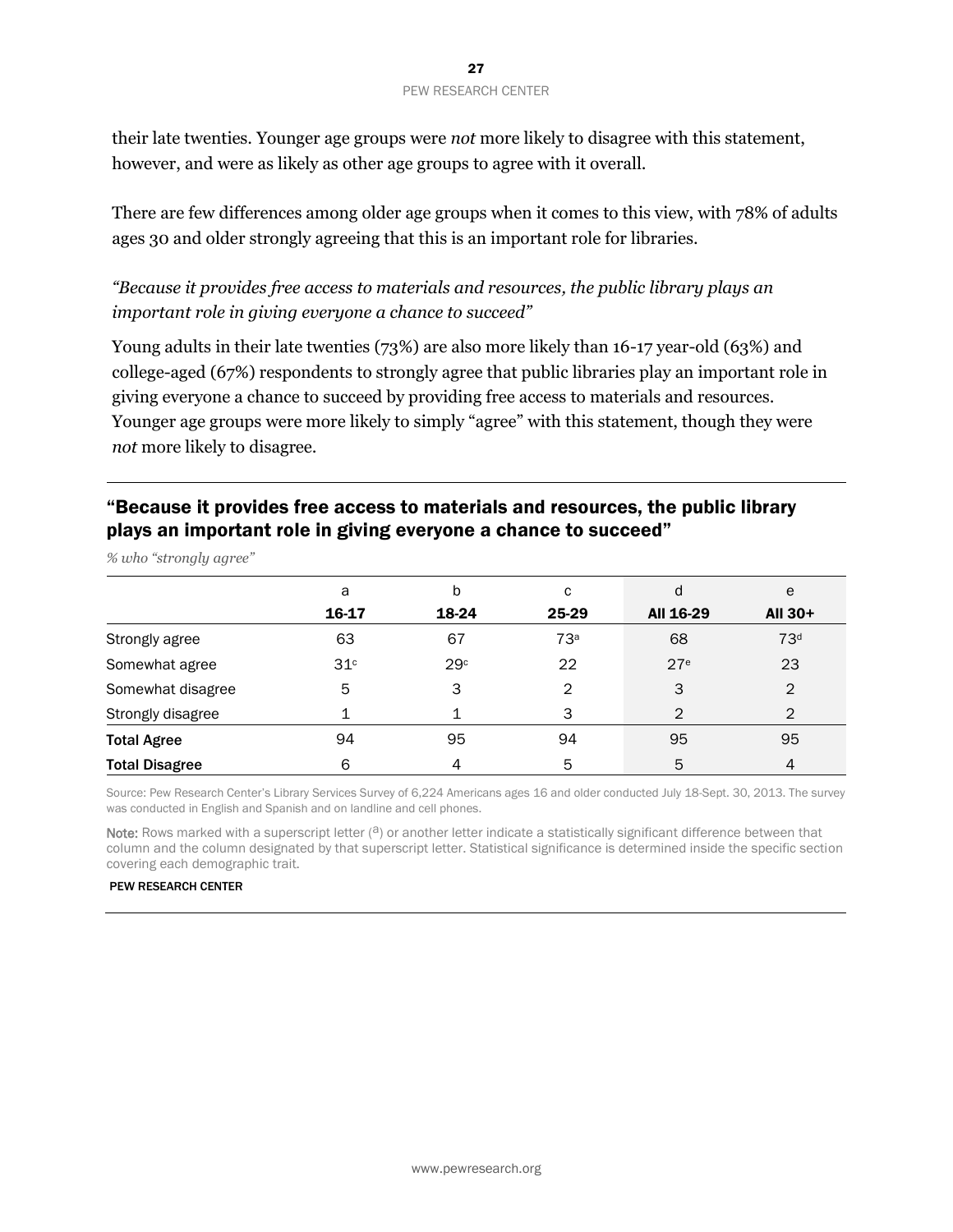| ັ້                    |                |       |                  |                 |                 |
|-----------------------|----------------|-------|------------------|-----------------|-----------------|
|                       | a              | b     | С                | d               | e               |
|                       | 16-17          | 18-24 | 25-29            | All 16-29       | All 30+         |
| Strongly agree        | 41             | 56a   | 65 <sup>ab</sup> | 56              | 73 <sup>d</sup> |
| Somewhat agree        | 49ab           | 35    | 30               | 35 <sup>e</sup> | 21              |
| Somewhat disagree     | 8 <sup>c</sup> | 6     | 3                | 5 <sup>e</sup>  | 3               |
| Strongly disagree     | 2              | 3     | 2                | $\overline{2}$  | $\mathfrak{D}$  |
| <b>Total Agree</b>    | 90             | 91    | 93               | 92              | 94 <sup>d</sup> |
| <b>Total Disagree</b> | 10             | 8     | 5                | 7 <sup>e</sup>  | 4               |

*"Having a public library improves the quality of life in a community"*

# "Having a public library improves the quality of life in a community"

*% who "strongly agree"* 

Source: Pew Research Center's Library Services Survey of 6,224 Americans ages 16 and older conducted July 18-Sept. 30, 2013. The survey was conducted in English and Spanish and on landline and cell phones.

Note: Rows marked with a superscript letter  $(2)$  or another letter indicate a statistically significant difference between that column and the column designated by that superscript letter. Statistical significance is determined inside the specific section covering each demographic trait.

#### PEW RESEARCH CENTER

The belief that a community's quality of life is improved by the presence of a public library correlates strongly with age: Adults ages 30 (73%) and older are more likely to strongly agree with this statement than those in their late twenties (65%), who are more likely to strongly agree than those ages 18-24 (56%); the youngest age group in our survey, those ages 16-17, were least likely to strongly agree with this statement (41%) than any other age group.

Young adults under age 30 are slightly more likely to disagree with this statement overall than older adults (7% vs 4%).

## *"Public libraries provide many services people would have a hard time finding elsewhere"*

Overall, 78% of Americans under age 30 agree that public libraries provide many services people would have a hard time finding elsewhere, including 37% who strongly agree. Adults ages 50 and older are actually most likely to strongly back this statement, with 54% of those 50-64 and 56% of those 65 and older strongly agreeing.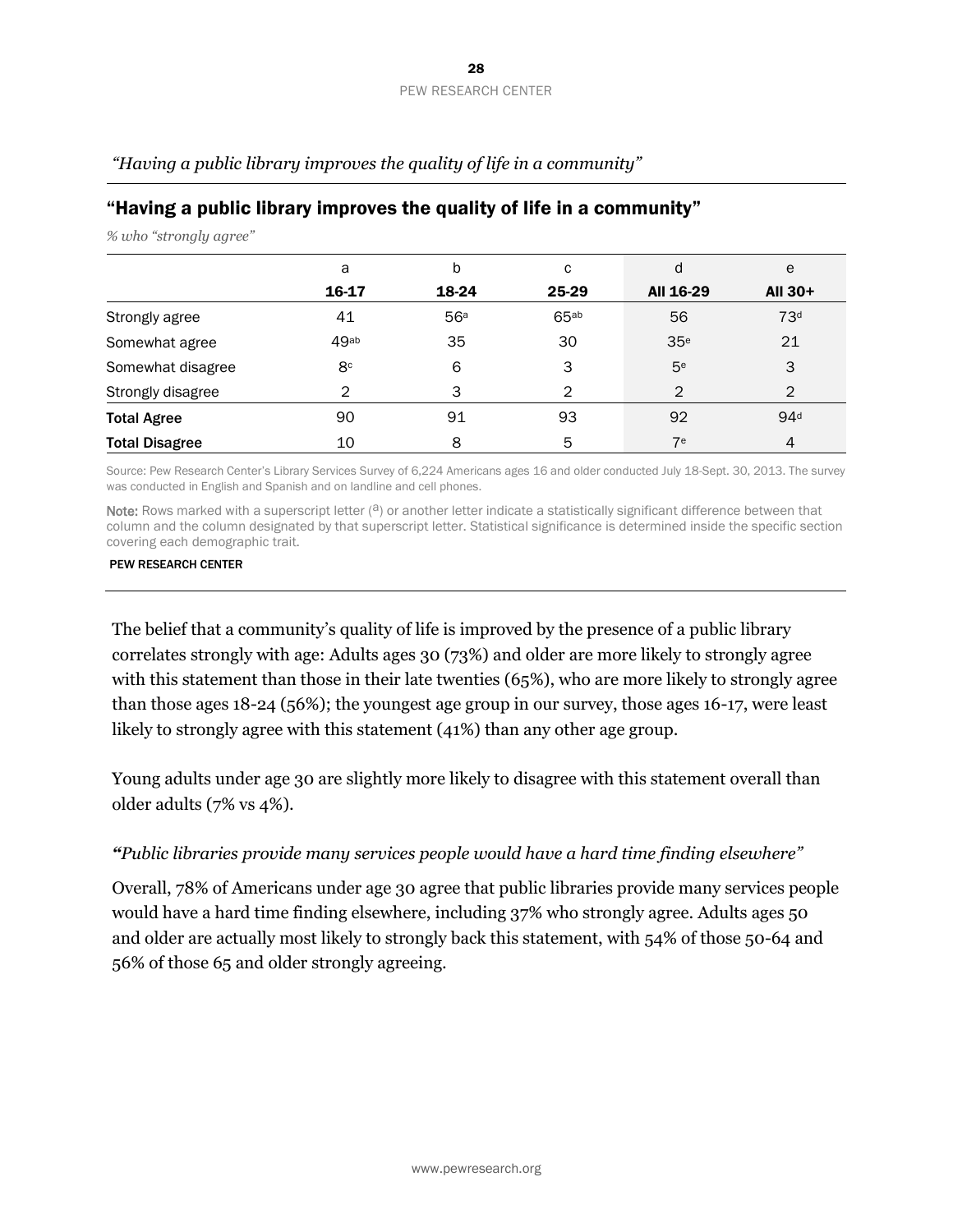# "Public libraries provide many services people would have a hard time finding elsewhere"

*% who "strongly agree"*

|                       | a     | b     | с     | d               | e               |
|-----------------------|-------|-------|-------|-----------------|-----------------|
|                       | 16-17 | 18-24 | 25-29 | All 16-29       | All 30+         |
| Strongly agree        | 34    | 36    | 40    | 37              | 51 <sup>d</sup> |
| Somewhat agree        | 45    | 43    | 37    | 41 <sup>e</sup> | 31              |
| Somewhat disagree     | 16    | 13    | 14    | 14 <sup>e</sup> | 10              |
| Strongly disagree     | 5     | 6     |       | 6 <sup>e</sup>  | 4               |
| <b>Total Agree</b>    | 79    | 79    | 77    | 78              | 82 <sup>d</sup> |
| <b>Total Disagree</b> | 21    | 19    | 21    | 20 <sup>e</sup> | 14              |

Source: Pew Research Center's Library Services Survey of 6,224 Americans ages 16 and older conducted July 18-Sept. 30, 2013. The survey was conducted in English and Spanish and on landline and cell phones.

Note: Rows marked with a superscript letter  $(2)$  or another letter indicate a statistically significant difference between that column and the column designated by that superscript letter. Statistical significance is determined inside the specific section covering each demographic trait.

#### PEW RESEARCH CENTER

# *"People do* not *need public libraries as much as they used to because they can find most information on their own"*

Younger adults are somewhat more likely than older age groups to feel that public libraries are not as necessary as they used to be because people can now find most information on their own. Among the younger age groups, 16-17 year-olds are most likely to feel that libraries are not as necessary these days, while young adults in their late twenties are most likely to disagree. However, though this belief tracks with age to some extent, there are differences as well among older age groups: Adults ages 65 and older (25%) are actually more likely to strongly agree that people do not need libraries for information as much than those ages 30-64.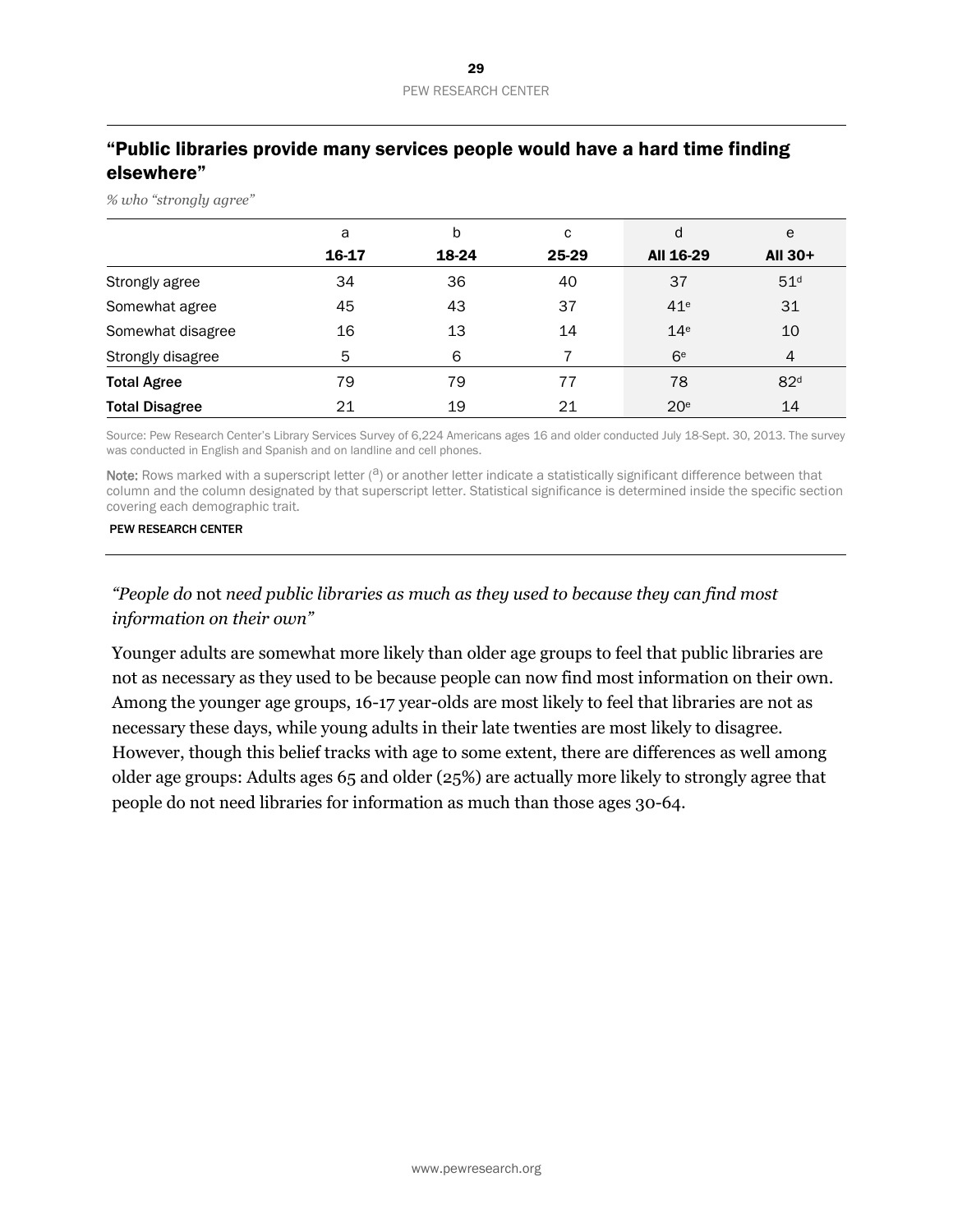# "People do not need public libraries as much as they used to because they can find most information on their own"

*% who "strongly agree"* 

|                       | a     | b     | с                | d               | e               |
|-----------------------|-------|-------|------------------|-----------------|-----------------|
|                       | 16-17 | 18-24 | 25-29            | All 16-29       | All 30+         |
| Strongly agree        | 27    | 25    | 20               | 23              | 21              |
| Somewhat agree        | 41c   | 34    | 30               | 34 <sup>e</sup> | 30              |
| Somewhat disagree     | 18    | 22    | 23               | 22 <sup>e</sup> | 19              |
| Strongly disagree     | 14    | 18    | 26 <sup>ab</sup> | 20              | 28 <sup>d</sup> |
| <b>Total Agree</b>    | 68bc  | 59c   | 50               | 57 <sup>e</sup> | 51              |
| <b>Total Disagree</b> | 32    | 40    | 49ab             | 42              | 47d             |

Source: Pew Research Center's Library Services Survey of 6,224 Americans ages 16 and older conducted July 18-Sept. 30, 2013. The survey was conducted in English and Spanish and on landline and cell phones.

Note: Rows marked with a superscript letter  $(3)$  or another letter indicate a statistically significant difference between that column and the column designated by that superscript letter. Statistical significance is determined inside the specific section covering each demographic trait.